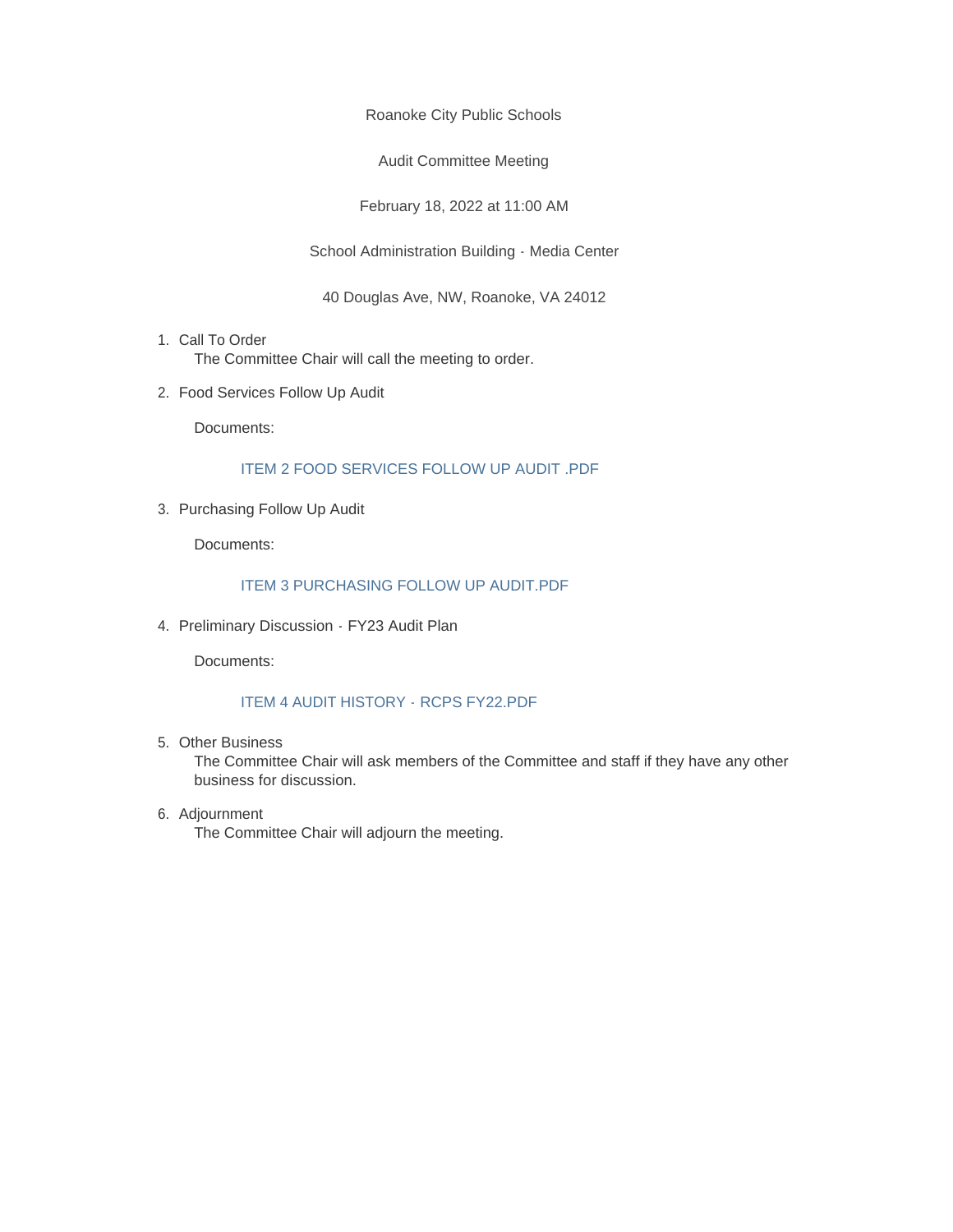# **MUNICIPAL AUDITING REPORT CITY OF ROANOKE**



# **School Food Services Follow-up**

**October 22, 2021**

Report Number: 22-008 Audit Plan Number: 21-107

*Municipal Auditing Department Chartered 1974*

> *[www.roanokeva.gov/](http://www.roanokeva.gov/)auditing Phone 540.853.5235*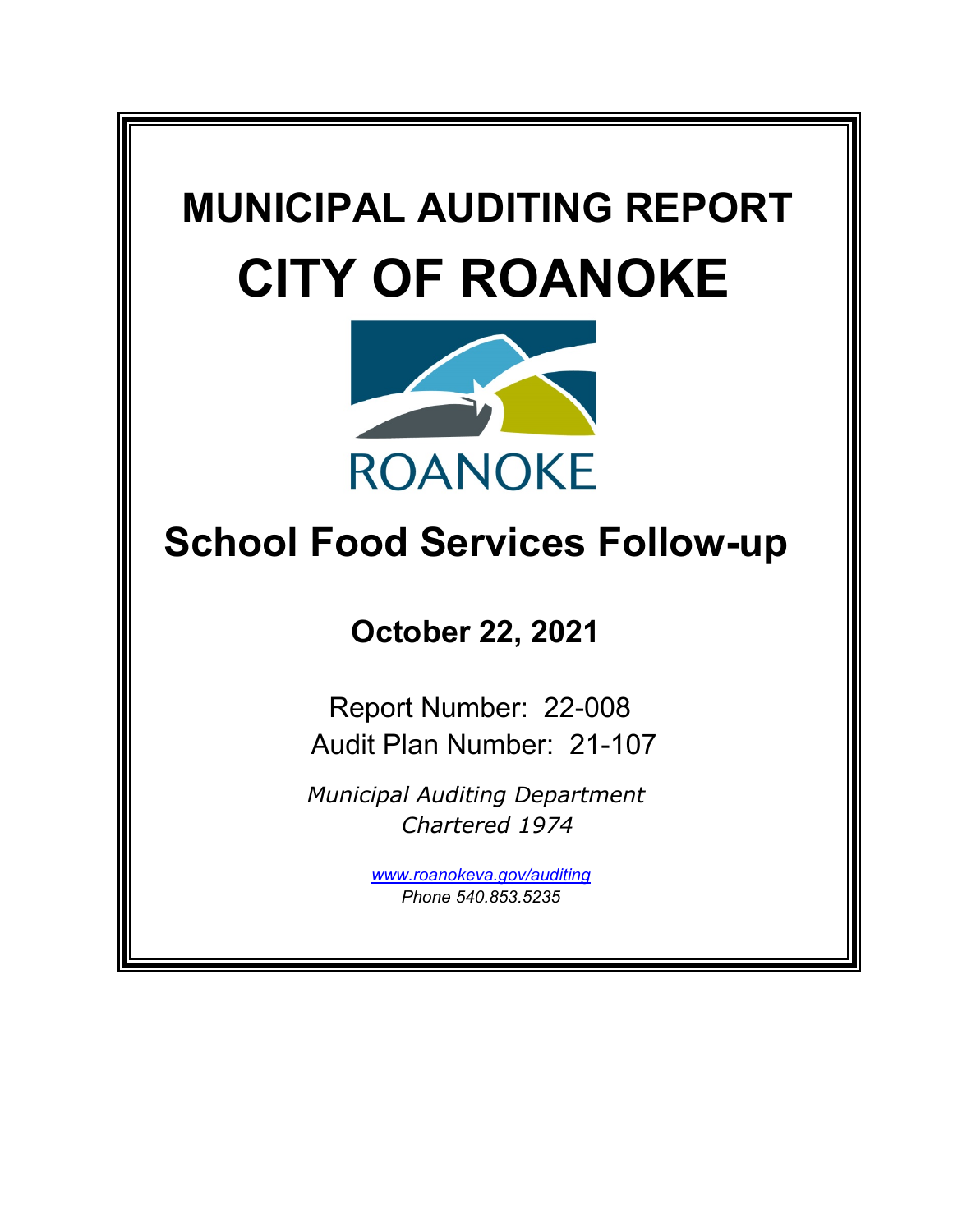# **TABLE OF CONTENTS**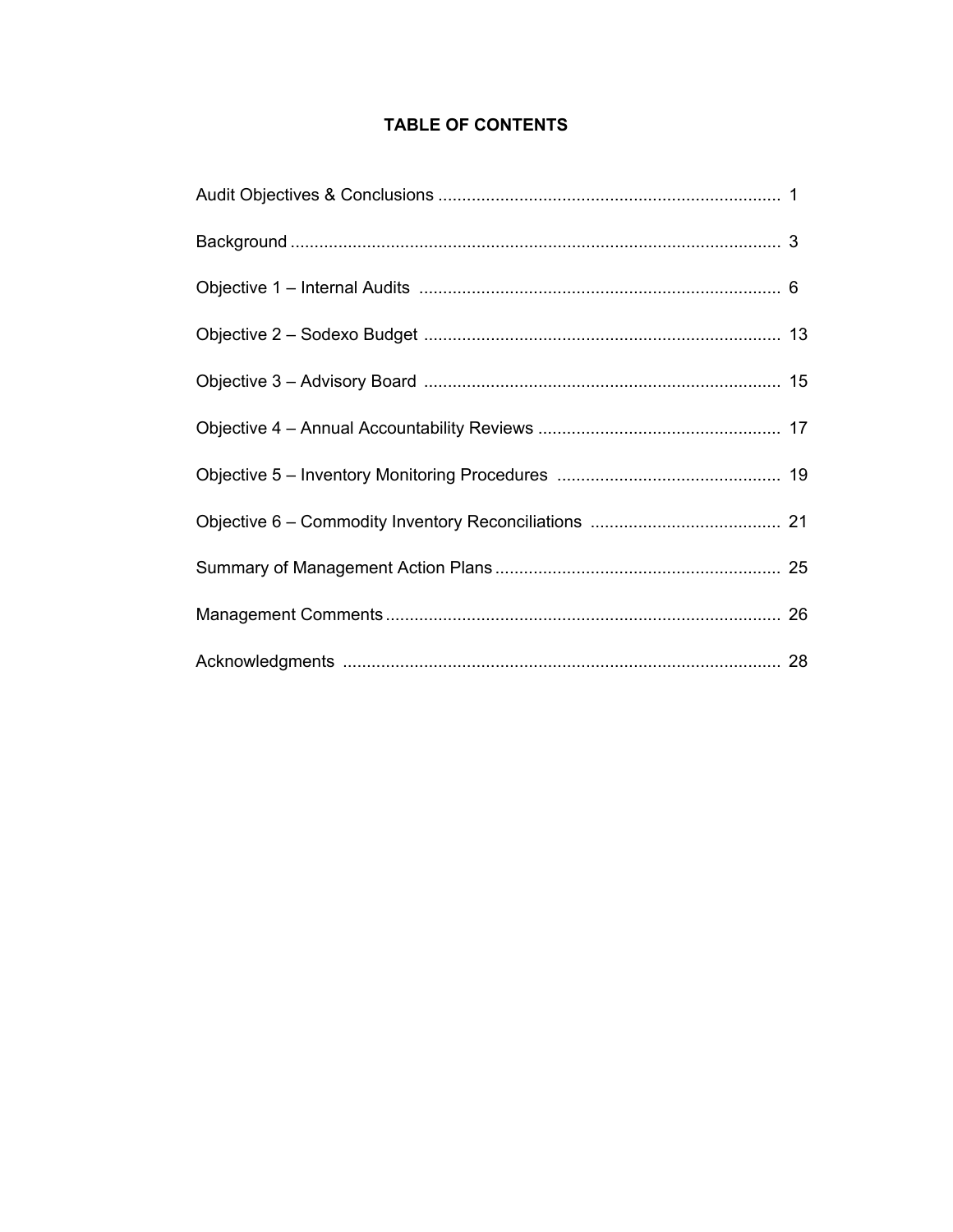#### **AUDIT OBJECTIVES & CONCLUSIONS**

1. Did Food Services Management conduct audits and develop procedures to ensure costs billed by Sodexo were appropriate and accurate?

**No** – Quarterly monitoring procedures to evaluate payroll costs, observe inventory, and monitor other significant or unusual costs billed by Sodexo were not performed as planned, largely due to time and effort required to adapt operations during the pandemic.

Monthly procedures to recalculate management and administrative fees were implemented in FY 2021. Food Services Management also performed vendor confirmations over costs during the follow-up showing Sodexo's records for vendor purchases were comparable to vendor sales records.

2. Did Sodexo provide a timely annual budget with detail sufficient for Food Services Management to evaluate planned operations?

**No** – Budgets for FY 2021 and FY 2022 were provided by Sodexo after the December 15<sup>th</sup> due date outlined in the food service contract. Management stated that they did not request the FY 2021 budget due to the contract having to go out for bid in 2020. The Virginia Department of Education allowed Divisions to extend contracts due to the pandemic, which RCPS opted to do for FY 2021. Another extension was granted for FY 2022.

The budgets that were provided did not include comparisons to prior year costs or key assumptions that would enable RCPS to effectively evaluate changes and estimates.

3. Were parents, teachers, and students included as part of the RCPS Food Services Committee to assist in menu planning?

**Yes with Qualifications** – The Food Services Committee in FY 2020 and FY 2021 had two (2) meetings each year with the required members outlined in *7 CFR 210.16(a)(8)* part of the committee. Principals served in the place of teachers on the advisory board.

4. Were on-site accountability reviews conducted by RCPS in a timely manner with accurate documentation supporting reviews?

**Yes with Qualifications** – Reviews performed during FY 2020 (not applicable during FY 2021 due to operational changes with the COVID-19 pandemic) were documented as being completed by the statutory February  $1<sup>st</sup>$  deadline. A review form for one (1) site was not on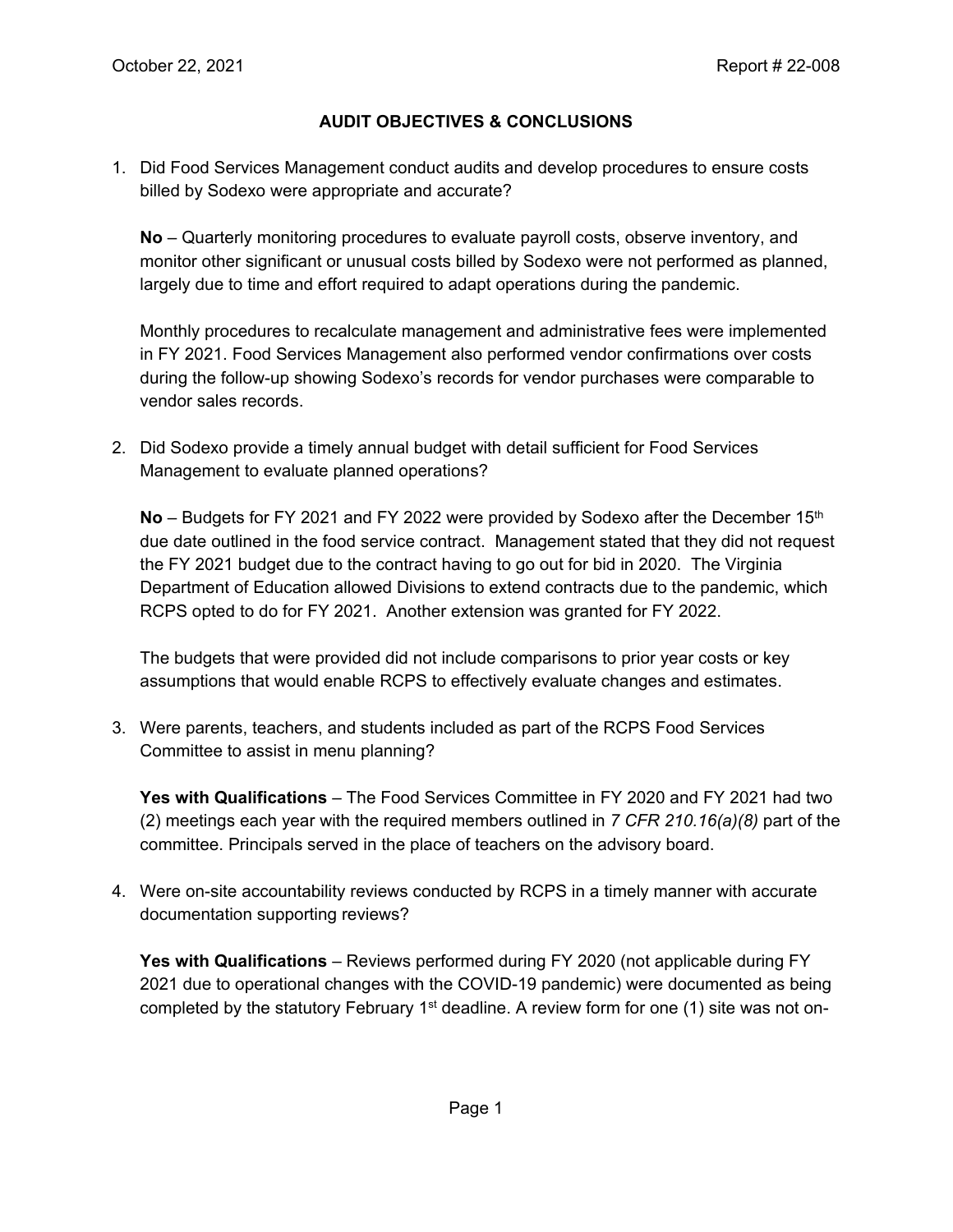file for our review. Follow-up on an issue at one (1) site was performed late based on federal regulations basing timeliness on calendar days instead of school days.

5. Were analytical procedures to evaluate inventory consumption at individual schools performed?

**No** – Sodexo provided monthly reports for purchased food and supplies along with commodity goods inventory on-hand during FY 2021. Due to the ongoing COVID-19 pandemic during this timeframe, Food Services management did not analyze these reports.

The reports provided were not sufficient to evaluate consumption as they did not list deliveries in or out, only ending balances. Sodexo's periodic inventory system does not distinguish how goods and supplies are used. Other strong control processes to prevent or detect improper product and supply consumption are not present.

6. Did RCPS compare commodity goods received and used for accuracy with the activity reported by Sodexo in their monthly operating statement?

**No** – RCPS designed a process to review various source documents for commodity good receipts, distributions, and ending inventory on a monthly basis. Calculation errors were present in their reconciliation though that resulted in comparison figures inconsistent with commodity good receipts reported by the Virginia Department of Agricultural and Consumer Services (VDACS).

#### **End of Audit Objectives and Conclusions**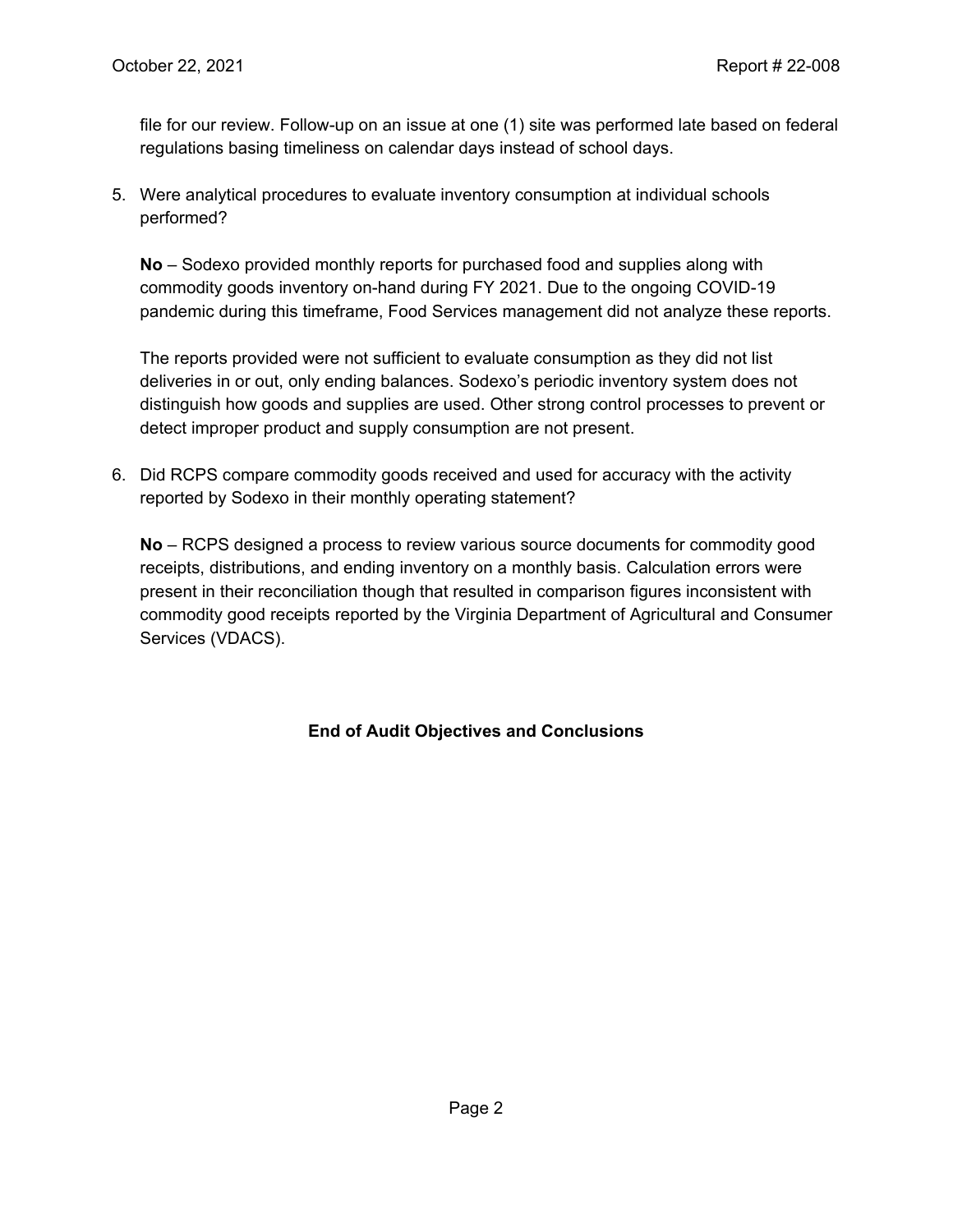# **BACKGROUND**

Roanoke City Public Schools (RCPS) Department of Food and Nutrition is responsible for administering daily aspects of school food service. Their mission is to "fuel students for success by providing high quality, nutritious meals to students." They operate the following programs to meet this mission:

- National School Lunch Program (NSLP)
- School Breakfast Program (SBP)
- Summer Food Service Program (SFSP)
- Child and Adult Care Food Program (CACFP)
- Fresh Fruit & Vegetable Program (FFVP)

Each program listed above is administered federally by the United States Department of Agriculture (USDA). The Virginia Department of Education's Office of School Nutrition provides oversight over program functions while the Virginia Department of Agriculture and Consumer Services (VDACS) oversees the distribution of USDA commodity goods to public schools and other recipient agencies.

The NSLP and SBP have traditionally been the largest programs administered by RCPS. During the COVID-19 pandemic, meal service shifted from traditional cafeteria-based delivery to remote distribution. The meals distributed during FY 2021 were served under the SFSP (breakfast, lunches, and suppers) and CACFP (after-school snacks). Despite the challenges posed from shifting operations during the pandemic, RCPS was able to serve 2,181,510 meals and 289,241 snacks during FY 2021.

The COVID-19 pandemic significantly impacted daily food services operations for RCPS and Sodexo.

These shifts also impacted Food Service Management's ability to carry-out action plans designed following the original audit.

All RCPS schools were covered under the Community Eligibility Provision (CEP) in FY 2021, providing free meals to all students enrolled in the Division. CEP was authorized through the Healthy, Hunger-Free Kids Act of 2010 without the need to process eligibility applications for students. RCPS is in turn federally reimbursed at rates established annually for meals served. Due to the pandemic, schools nationwide are operating under a USDA waiver to operate Seamless Summer Option and provide meals at no cost to students in FY 2022.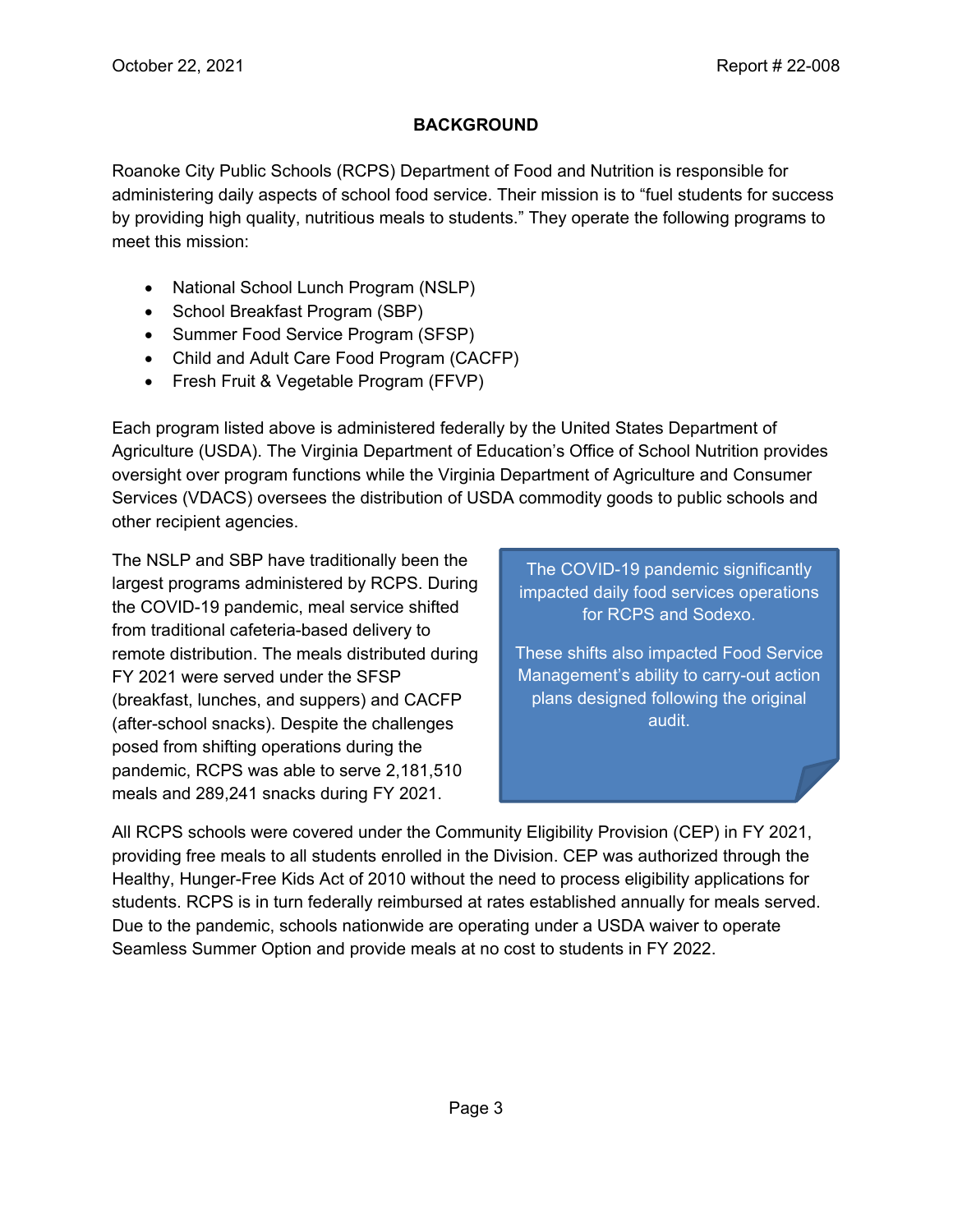#### Outsourced Food Services with Sodexo

RCPS contracted with SodexoMAGIC ("Sodexo") in April 2016 to manage its food services operations. The contract runs annually but includes up to five (5) automatic renewal options, each of which has been accepted by RCPS and Sodexo. The VDOE allowed the Division to extend the contract in FY 2021 and FY 2022 due to the ongoing COVID-19 pandemic.

The contract operates on a cost-reimbursement basis for goods and services. Sodexo invoices RCPS monthly for all costs the company incurs to operate food services. The monthly bill also includes a management and administrative fee based on meal equivalents served. Meal equivalents are contractually set annually to align with USDA approved reimbursement rates. Contract requirements also specify that Sodexo generates a minimum annual financial return (\$483,927 in FY 2021) that, if not met, results in a reduction of Sodexo's management and administrative fee. The financial return for RCPS is necessary to fund the Division's administrative costs such as utilities, maintenance, and capital equipment replacements.

RCPS continues to employ two (2) primary personnel, the Director and Assistant Director of Food Services, to monitor contractor performance, complete required reporting, and satisfy other regulatory tasks. A Food Service Technician was hired in FY 2020 to help coordinate the replacement and repair of equipment in school cafeterias, all of which is owned by RCPS. An additional part-time position, the Food & Nutrition Program Monitor, was also added before the start of FY 2022 to assist with on-site accountability reviews and other on-site monitoring activities.

#### Original Audit Results

We performed the initial food services audit in FY 2019, approximately three (3) years after RCPS outsourced food services to Sodexo. Given the shift from in-house to outsourced operations, our planning focused significantly on understanding the regulatory requirements for oversight of food service management companies (7 CFR 210.16) along with the contractual requirements between RCPS and Sodexo. Our original audit identified the following issues during planning:

- RCPS was not conducting internal audit procedures over costs billed as outlined in the contract with Sodexo in section 2.17(G)
- Sodexo did not provide budgets by December  $15<sup>th</sup>$  as required by contract section 2.4 and lacked detail on significant year-over-year changes and assumptions.
- The Food Services Committee that was created to provide input on menu planning as specified by 7 CFR 210.16(a)(8) did not include required student representatives.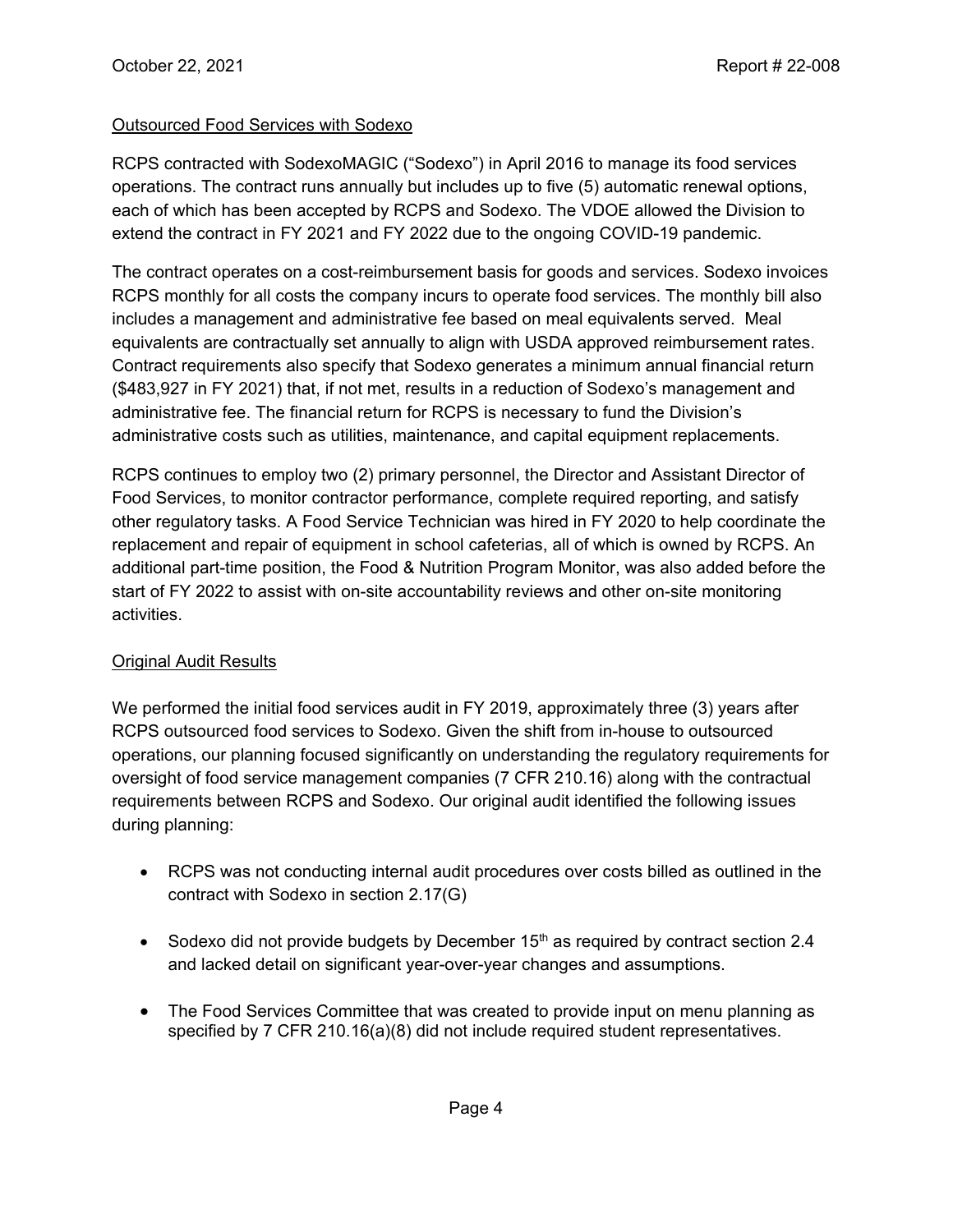The audit objectives were as follows:

|                | <b>Objective</b>                                                                                                        | <b>Result</b>                                                                                                                                                                                                                 |
|----------------|-------------------------------------------------------------------------------------------------------------------------|-------------------------------------------------------------------------------------------------------------------------------------------------------------------------------------------------------------------------------|
| 1              | Was there any impact on<br>student participation,<br>financial viability, or the<br>utilization of local suppliers      | Student participation under Sodexo was comparable to<br>participation levels prior to outsourcing. Participation<br>increased when RCPS began participating in the CEP in FY<br>2016.                                         |
|                | associated with outsourcing<br>food services?                                                                           | The food services fund continued to generate year-end<br>surplus and to be fiscally sound.                                                                                                                                    |
|                |                                                                                                                         | Local supplier utilization was substantially the same or<br>greater after outsourcing.                                                                                                                                        |
| $\overline{2}$ | Did Sodexo bill RCPS in<br>accordance with the terms<br>and conditions of the                                           | Costs were materially correct though we did identify \$8,158<br>in credits mistakenly entered as charges. Sodexo posted<br>adjustments in February 2019 to correct the identified error.                                      |
|                | contract (in FY 2018)?                                                                                                  | Recommended that RCPS strengthen their processes for<br>monitoring contract compliance by conducting internal audits<br>and by requiring reports from Sodexo that provide more<br>detailed information on cost components.    |
| 3              | Did RCPS accurately report<br>meal equivalents (in FY                                                                   | Appropriate controls were in place to help ensure meal<br>count data was accurately reported.                                                                                                                                 |
|                | 2018)?                                                                                                                  | Annual site accountability reviews should be completed<br>more timely, no later than February 1 <sup>st</sup> .                                                                                                               |
| 4              | Does Sodexo have<br>appropriate inventory<br>procedures in place for both<br>purchased and USDA<br>donated foods (as of | Existing inventory system and processes were reasonably<br>sound to ensure food and supplies were accounted for and<br>stored consistent with USDA requirements.<br>Processes were not designed to identify issues related to |
|                | 9/1/2018)?                                                                                                              | inventory shrinkage.                                                                                                                                                                                                          |

## **End of Background**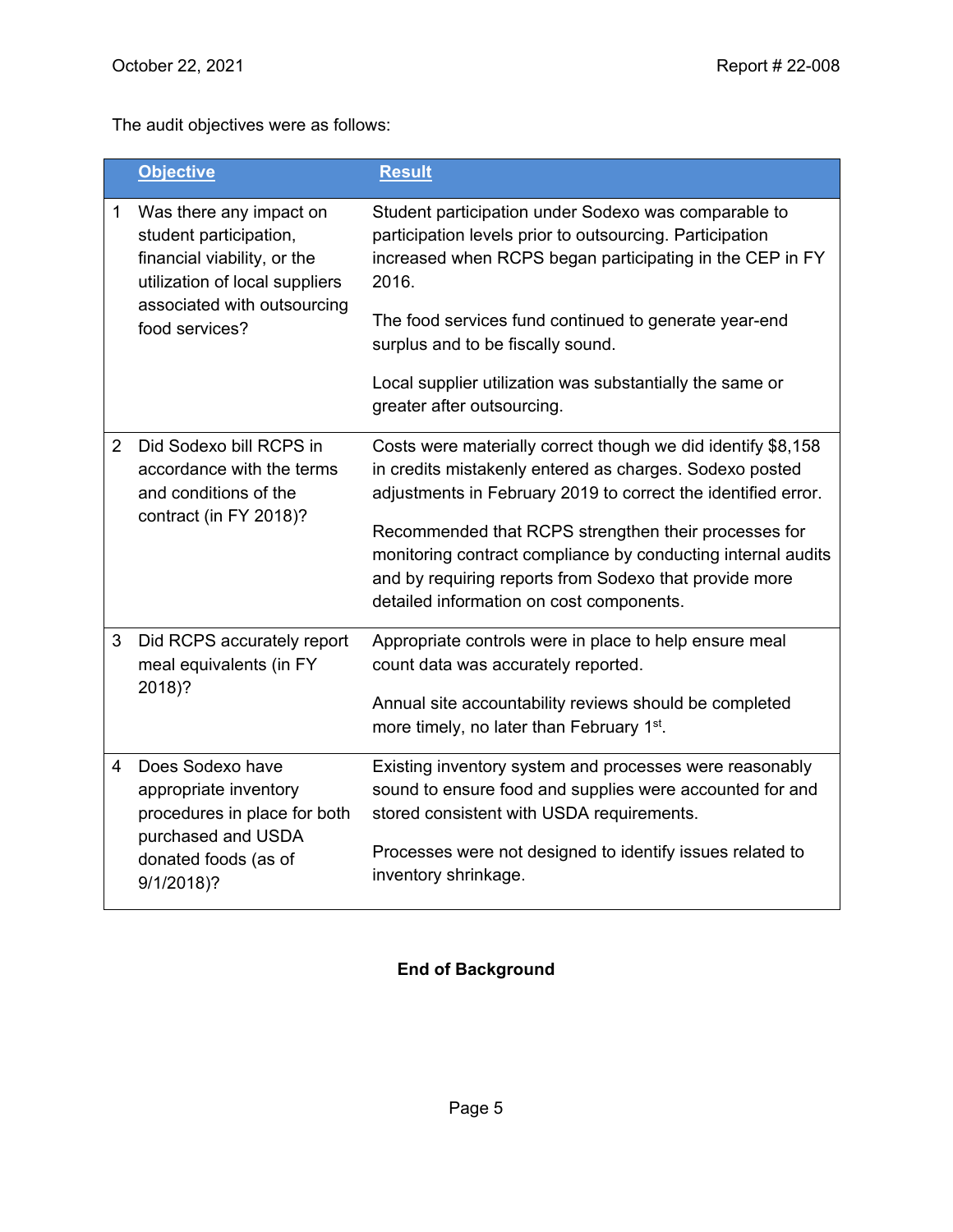#### **Objective 1: Internal Audits**

The contract between RCPS Food Services and Sodexo stipulates that RCPS will conduct quarterly internal audits of food, labor, and other large expense items as well as random audits of smaller expense categories. As the contract is on a cost reimbursement basis, this clause exists to ensure RCPS retains oversight of the costs incurred in food services operations.

During the original audit, we found internal audits were not conducted, and RCPS had not developed procedures to ensure costs were appropriate or accurate. We evaluated the costs billed by Sodexo in FY 2018 for two (2) months and found the charges were materially accurate. RCPS developed an action plan establishing goals for routine monitoring procedures throughout the year.

- Monthly: Request the Client Revenue & Expense Report and Ending Inventory from Sodexo. Re-calculate Management & Administrative Fees.
- Quarterly: Request the Accounts Payable (AP) Detail and Depreciation Schedule from Sodexo. Review for significant/unusual items.

Furthermore, in alternating quarters, RCPS planned to do the following:

- o Review payroll registers
- o Observe inventory counting processes
- o Review Primero Edge (production) reports
- o Analyze vendor discount volumes
- Annually: Request a summary of vendor expenditures from Sodexo's accounts payable detail report. Using the detail, conduct independent vendor sales confirmations to compare with Sodexo's reported expenditures with those vendors. RCPS planned to follow-up on any significant variances.

#### **Action Completed / Issues Resolved – No**

#### **Follow Up – September 2021**

**Scope:** We reviewed RCPS monitoring activities present during the FY 2021 school year.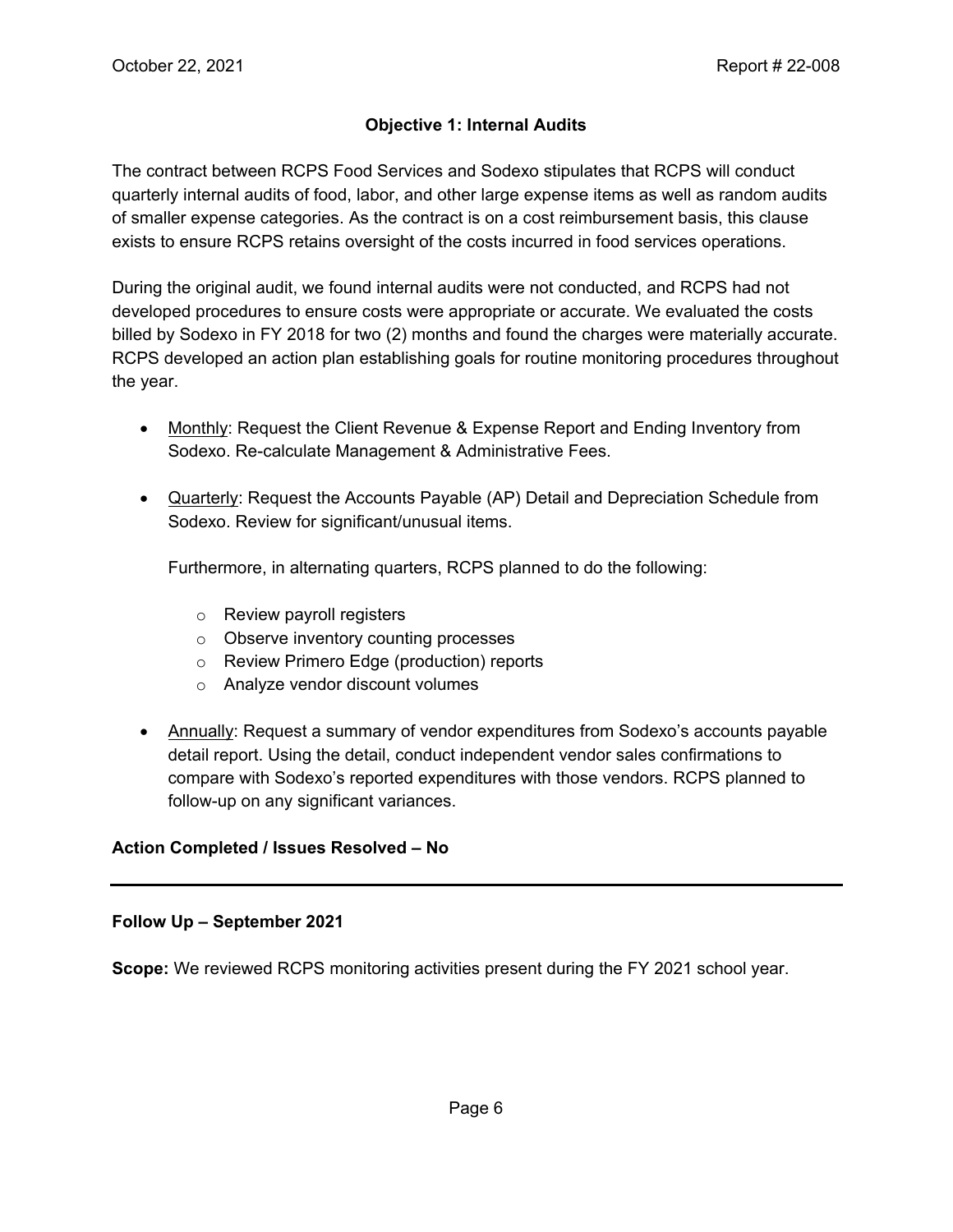#### **Results:**

#### *Monthly Monitoring*

RCPS used a monthly *Close-out* sheet to verify the accuracy of Management & Administrative fees charged by Sodexo. We reviewed a sample of four (4) months close outs and supporting documents:

- The charges on the monthly invoice agreed to Sodexo's Operating Statement and *Client Revenue & Expense Detail*.

We scanned the *Client Revenue & Expense Detail* report for unusual postings. Charges in general were consistent with the expectations we developed in the original audit. We requested supporting documentation for \$14,143 of "Vehicle Operating Costs" based on the posting source varying from our expectation. Sodexo's support showed these charges were for rental vehicles and the associated fuel costs. Sodexo had utilized delivery vans during the pandemic to help with meal distribution.

- The number of meals served in Sodexo's operating statement substantially agreed with RCPS meal counts, after adjusting for timing differences.

We verified meal counts and fees invoiced by Sodexo agreed to totals reported in their operating statement. Meal counts independently calculated and reported by RCPS to the Summer Food Service Program and the Child and Adult Care Food Program materially agreed with Sodexo's reports. There were timing differences in monthly meal comparisons as Sodexo closes each month within five (5) business days while RCPS takes additional time to verify all meals served have supporting documentation before submitting their reimbursement claim. Food Service reported 6,340 more meals served in FY 2021 than Sodexo on a meal equivalent basis, a **0.3%** difference equating to ~ \$1,560 in under-billings by Sodexo for management and administrative fees.

Á la Carte sales were supported by monthly cashier reports from Café Enterprise and catering event revenues were supported by invoices provided by Sodexo.

Management & Administrative Fees were properly recalculated to ensure appropriate billings based on meal equivalents served.

Meal equivalents are a function of the meals served as defined by a formula outlined in the Food Services contract between RCPS and Sodexo. Each of the following equates to one (1) meal equivalent: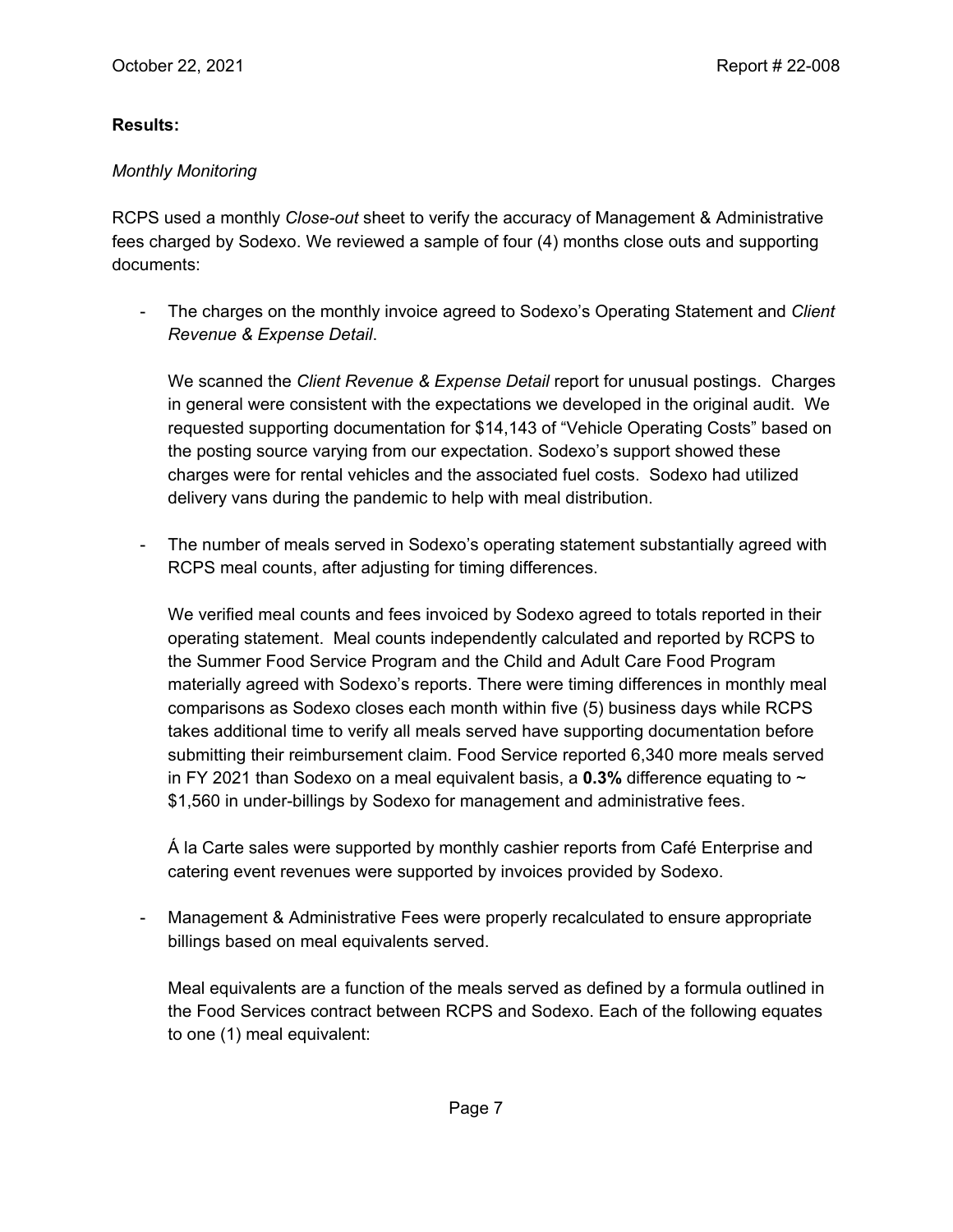- $\circ$  1 Lunch Meal
- o 2 Breakfast Meals
- o 4 After School Snacks
- o 1 Supper Meal
- $\circ$  \$3.7193 of a la carte and catering sales (agrees with approved USDA and Virginia lunch meal reimbursement rates)

We verified RCPS correctly calculated the monthly management & administrative fees owed to Sodexo. Fees charged by Sodexo were in accordance with the contract.

#### *Quarterly Monitoring*

RCPS management was unable to perform quarterly monitoring procedures in FY 2021 due to time needed for routine operational assessments and to address changes stemming from the COVID-19 pandemic. However, RCPS did request the two (2) reports they thought would be needed for quarterly monitoring, which Sodexo did provide:

- Accounts Payable Detail for quarters ending September 2020 and March 2021

Sodexo provided this report in Adobe PDF format, which cannot be readily sorted or filtered to identify patterns and anomalies. RCPS should ask Sodexo to provide the same data in Excel so that it can be more easily analyzed.

Vendor confirmations would also be an effective way to validate expenses invoiced by Sodexo.

- Depreciation Schedules for quarter ending March 2021

Sodexo has the option to bill expenses for higher cost items, small equipment, and prepaid charges over a number of months rather than in the month purchased, to avoid large fluctuations in monthly invoices. A periodic review of the depreciation schedules used by Sodexo to spread these costs ensures items are appropriate and are billed over a reasonable period.

All items appearing on Sodexo's March 2021 *Depreciation Schedule* were consistent with things required for the Division's food services operations. The charges allocated on the *Depreciation Schedule* agreed to the expenses listed in the *Client Revenue & Expense Detail* for March 2021. Furthermore, in analyzing depreciation charges for the other months sampled, we determined the charges were reasonable.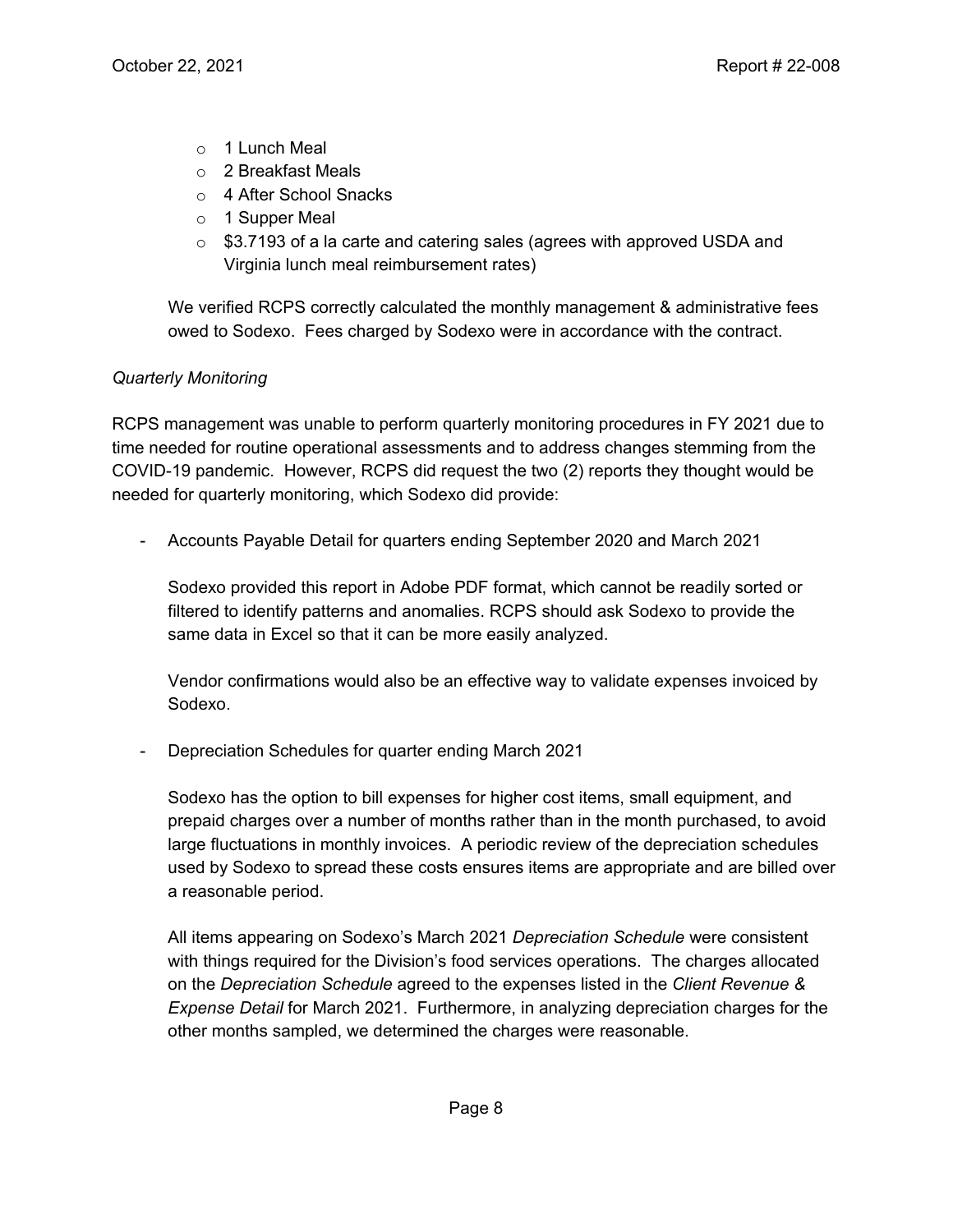RCPS did not review payroll registers or observe inventory counts in FY 2021. There were also no production reports from Primero Edge made available for our review.

#### *Annual Confirmations*

Sodexo's *Accounts Payable Detail* for FY 2021 and the June 2021 Operating Statement (yearto-date costs) showed 53% of charges billed to RCPS originated as invoices that can be subject to vendor sales confirmations:



The confirmation process allows RCPS to corroborate amounts billed by Sodexo against independently provided sales information from primary vendors. If charges have been appropriately billed by Sodexo, confirmations should show sales figures that agree with Sodexo's record of purchases from vendors. We utilized vendor confirmations in the original audit to validate costs billed by Sodexo.

Due to the COVID-19 pandemic, RCPS did not perform vendor confirmations in FY 2020 and had not performed confirmations for FY 2021 when we began our follow up audit (June 2021). RCPS management decided to perform confirmations once Sodexo provided its final operating statement for FY 2021. Confirmation procedures were ultimately performed by the Director of Food Services in November 2021 with the following results: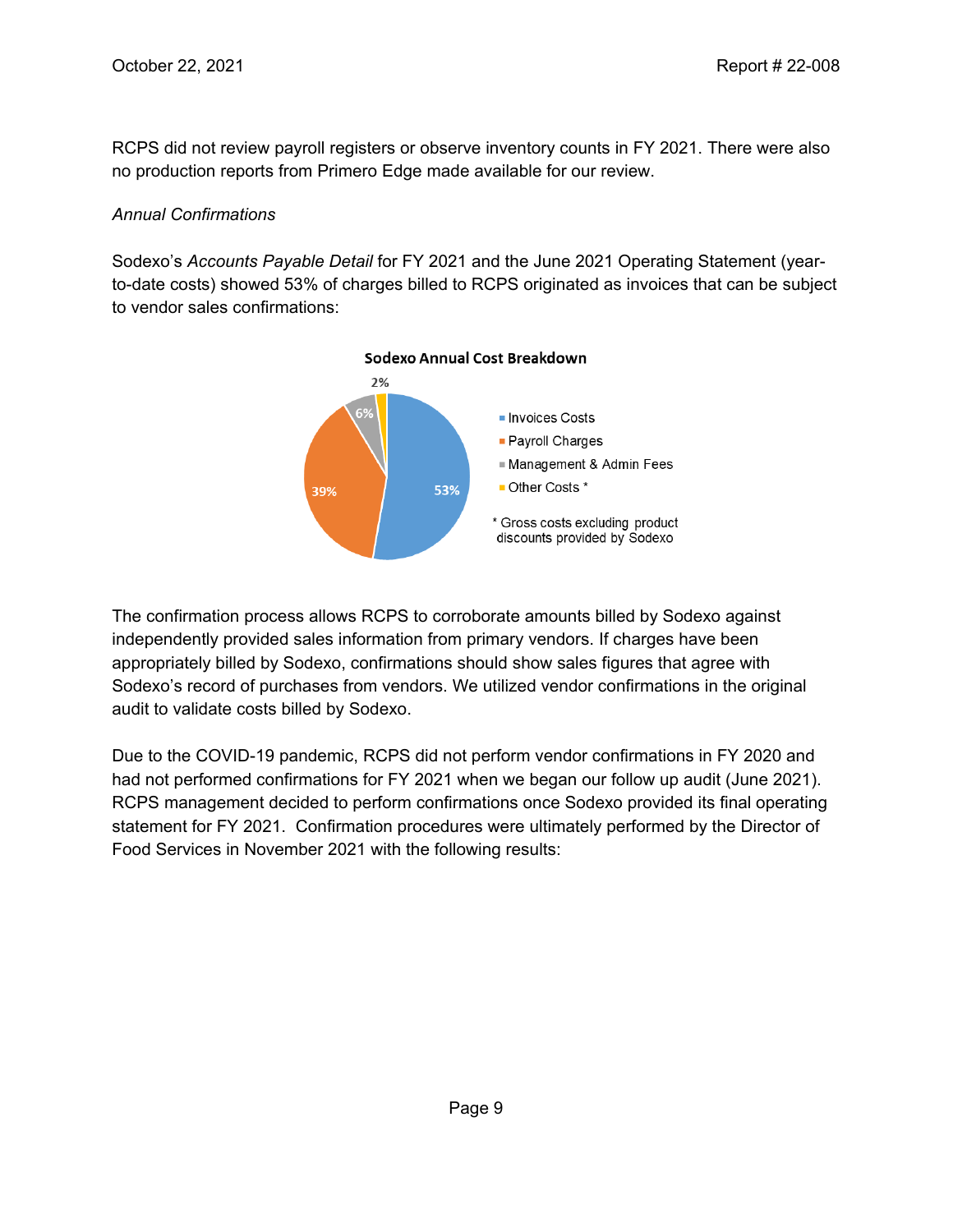| <b>Vendor</b>                   | <b>Purchases</b><br><b>Confirmed</b> | Sodexo's<br><b>Records</b> | Confirmation<br><b>Variance</b> | <b>Confirmation</b><br>% Variance |
|---------------------------------|--------------------------------------|----------------------------|---------------------------------|-----------------------------------|
| United Dairy                    | 688,953.85                           | 691,390.37                 | 2,436.52                        | 0.35%                             |
| US Foods - Roanoke              | 2,440,522.94                         | 2,416,453.13               | (24,069.81)                     | $-1.00%$                          |
| Roanoke Fruit & Produce Co.     | 388,570.91                           | 383,515.04                 | (5,055.87)                      | $-1.32%$                          |
| General Sales of Virginia, Inc. | 91,443.48                            | 91,048.88                  | (394.60)                        | $-0.43%$                          |
| <b>Crook Brothers Produce</b>   | 14.502.04                            | 14.502.04                  |                                 | 0.00%                             |
| Total                           | 3,623,993.22                         | 3,596,909.46               | (27,083.76)                     | $-0.75%$                          |

#### *Annual Analytics Over Other Costs*

Since planned monitoring procedures had not been completed, we performed an analytical review of labor costs, vendor rebates, and insurance costs, looking at key financial and nonfinancial ratios. We evaluated FY 2021 against FY 2020, as well as against metrics from our original audit covering FY 2017 through FY 2018.

- Labor costs: Labor costs declined during FY 2021 primarily due to lower employment during the pandemic. The hours worked as reported by Sodexo in their June 2020 operating statement declined by 16%.

On a per hour basis, labor costs increased substantially from the prior year and previous levels observed in the original audit. This was expected by RCPS management though, as a \$2 pay increase, approved by the School Board, was provided to Sodexo employees during the COVID-19 pandemic.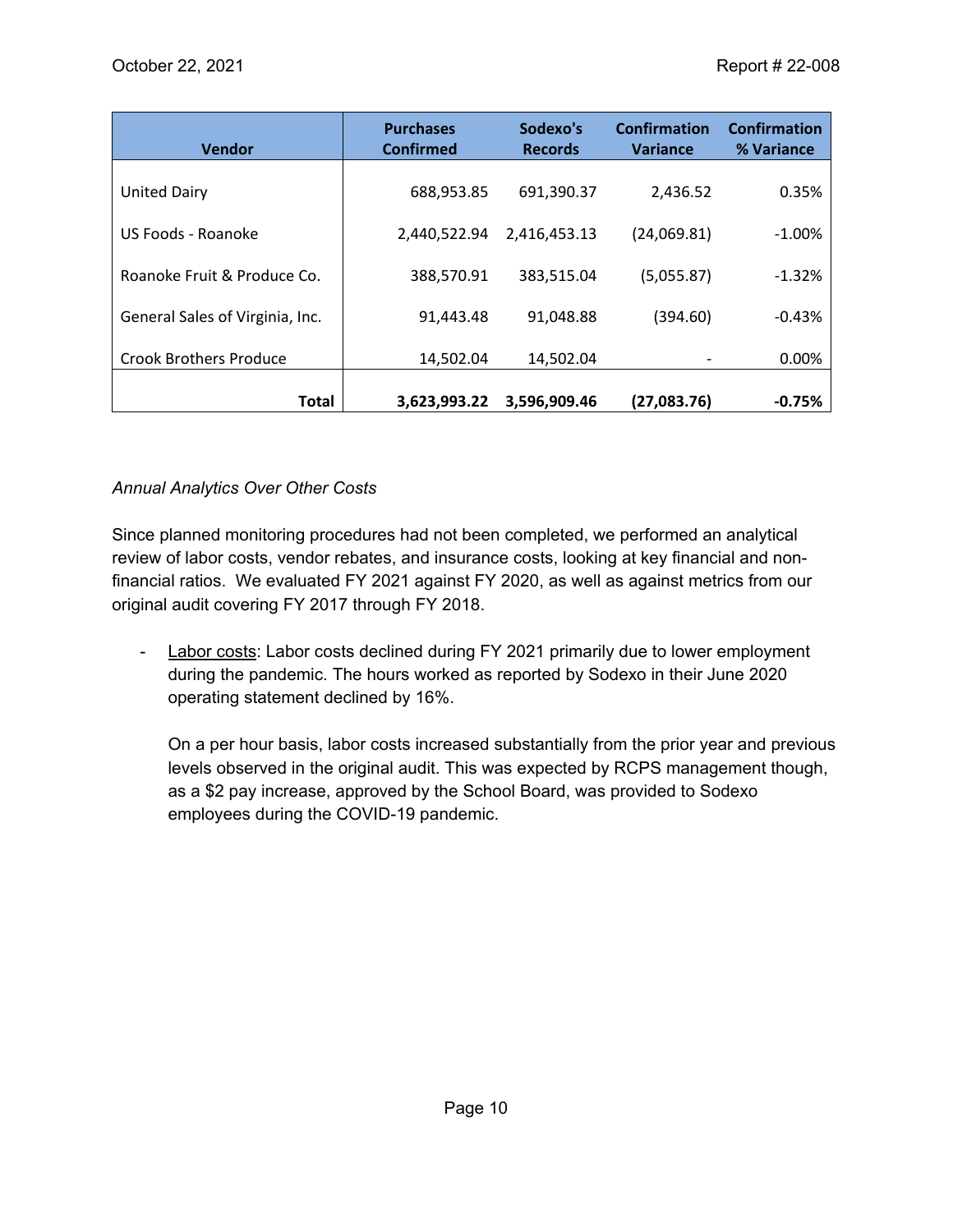

Benefits and Payroll Taxes as a percentage of total labor costs declined slightly compared to levels in FY 2020 and the prior year audit. Given the declining costs are a positive trend, further analysis was not performed.

- Vendor Discounts: As part of the cost-reimbursement contract, Sodexo is obligated to pass through all discounts associated with purchased food to RCPS. We analyzed discounts as a % of gross product costs expecting discount levels to be comparable with prior years. Actual figures showed a relative decline in discount percentages in FY 2021:



**Vendor Rebate Comparison**

This decline was likely related to the nearly 21% decline in Sodexo's gross product costs in FY 2021. The type of meals served in FY 2021 changed from prior years due to the shift from hot meals served in the cafeteria, to meals more suited to remote distribution and storage. These factors contributed to a lower expected incentive rate.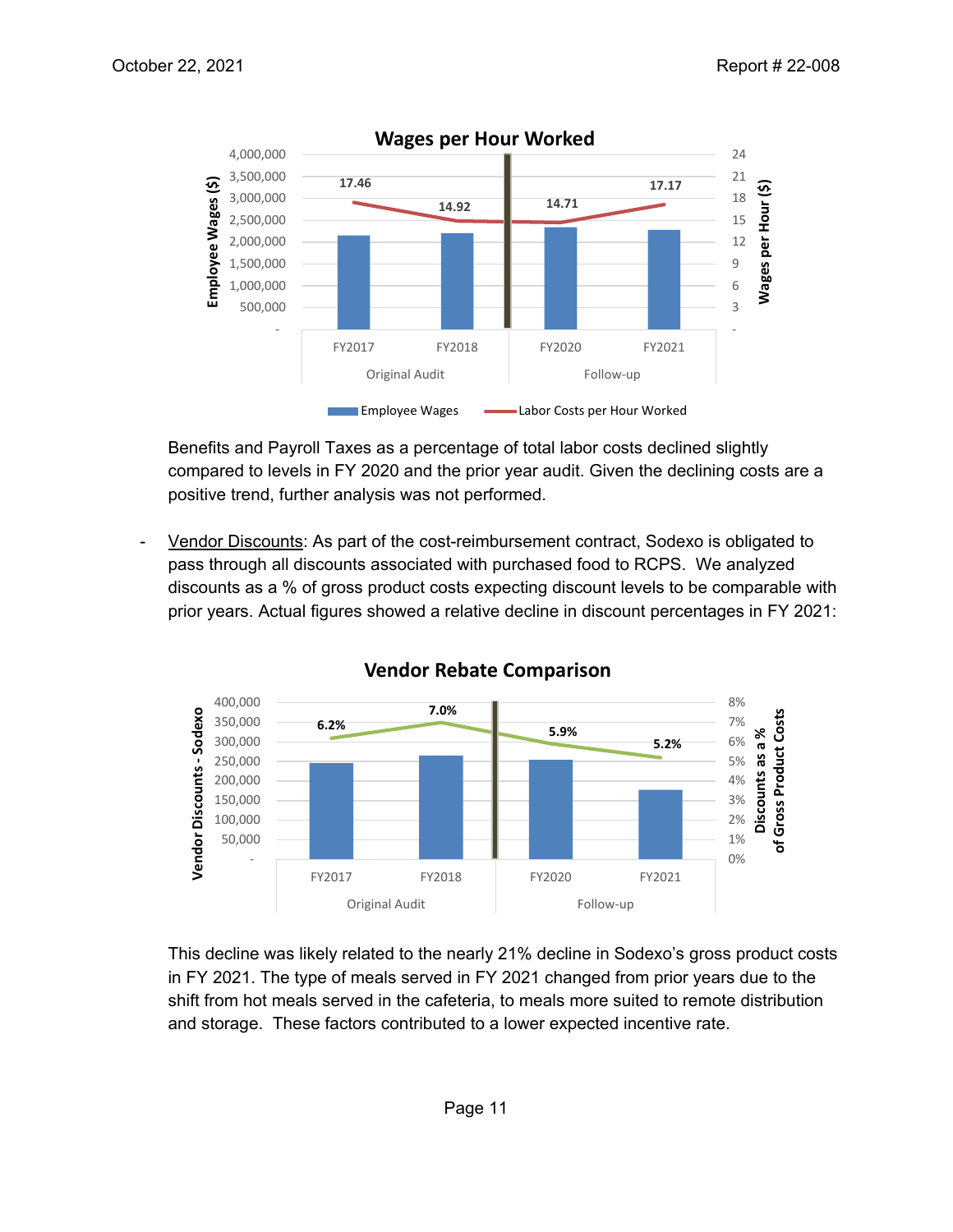- Insurance Costs: Analysis during the original audit showed Sodexo maintains a variety of insurance for operations. General liability insurance and worker's compensation are the two primary policies maintained by Sodexo in terms of annual cost.

The cost for general liability insurance fluctuates depending on Sodexo's revenue from operations (amount billed to RCPS). Worker's compensation charges are based on payroll wages. Therefore, we compared overall insurance charges against Sodexo's revenues and payroll costs. Both ratios were comparable with prior years. Overall insurance costs were down from prior years, coinciding with lower revenue and payroll levels:



**Insurance Costs**

**End of Objective 1**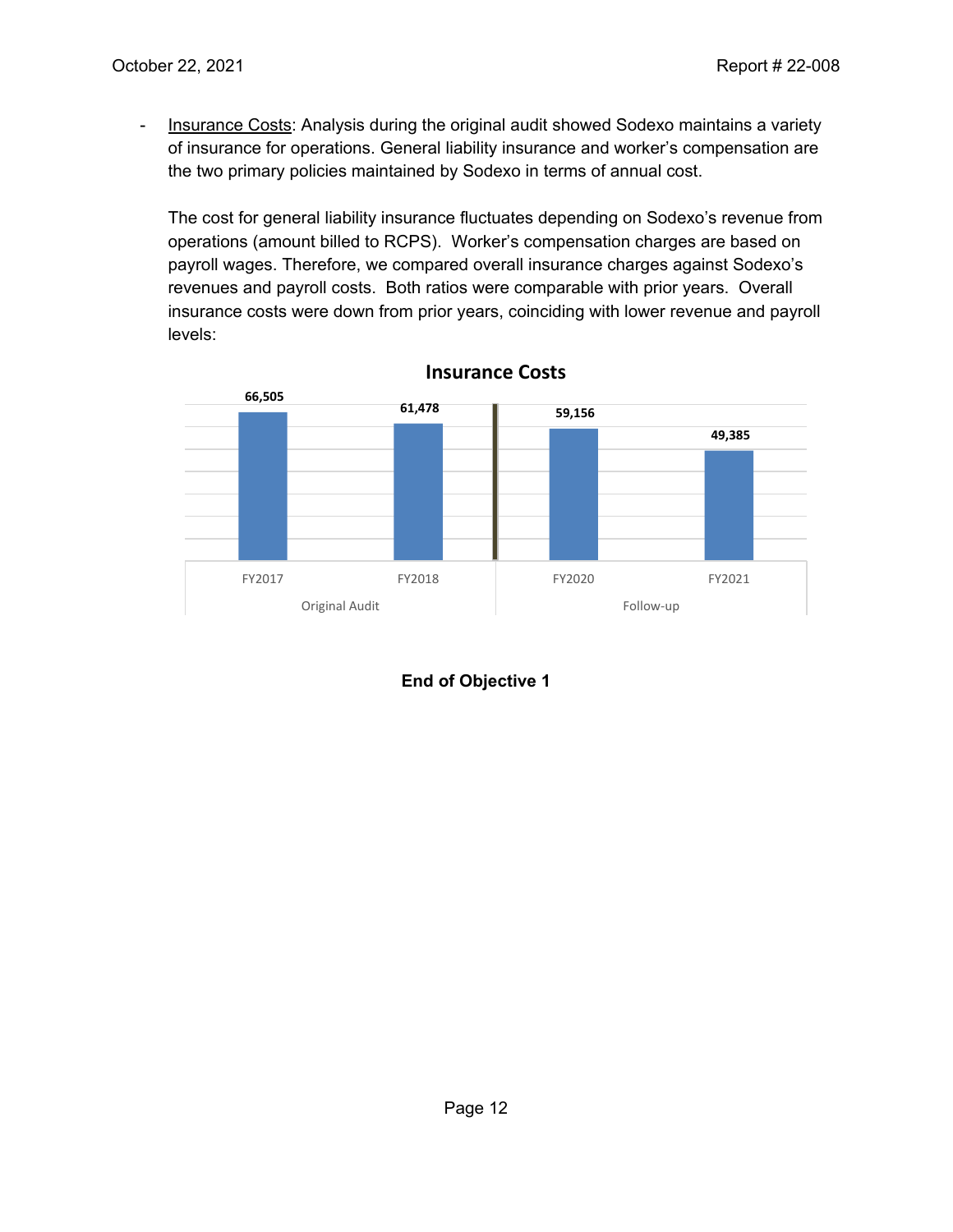# **Objective 2: Sodexo Budget**

The food services management contract between RCPS and Sodexo contains a clause (section 2.4) requiring Sodexo to submit an annual budget by December 15 of each year, or earlier if requested. The contract outlines the need for the budget to allow RCPS to incorporate it into their annual budget and to demonstrate the food services fund's ability to be self-supporting. While Sodexo establishes prices, labor costs, and food costs in its budget, the contract specifies that RCPS retains ultimate control over these and other appropriate elements of food service.

In FY 2019 we noted the budget submitted to RCPS Food and Nutrition was not provided in advance of the School Board adopting the Division-wide budget. The budget Sodexo provided contained limited details, including only one page of financial figures and was missing key elements recommended by the Government Finance Officers Association (GFOA) as part of a budget document:

- Definitions of what each line item expenditure represents / includes.
- \$ and % change from prior year budget and prior year actual.
- Explanations of the basis for significant changes in individual line items from prior year.
- Key assumptions that if not met could have significant impact.

Food and Nutrition management planned to request additional detail from Sodexo in their budget. Management indicated a formal written request would be sent to obtain a budget by December  $15<sup>th</sup>$ . If not received timely, another formal letter would be sent requesting the budget again, informing Sodexo's General Manager and District Manager. December payment for services would be withheld until received.

#### **Action Completed / Issues Resolved – No**

#### **Follow Up – August 2021**

#### **Scope:**

We reviewed supporting documentation surrounding budgets for the FY 2021 and FY 2022 school years. Budgets were due by December 16, 2019 and December 15, 2020, respectively.

#### **Results:**

During FY 2020, RCPS and Sodexo were in the final renewal period available under the contract. Due to the renewal of the contract being subject to competitive bids in the spring 2021,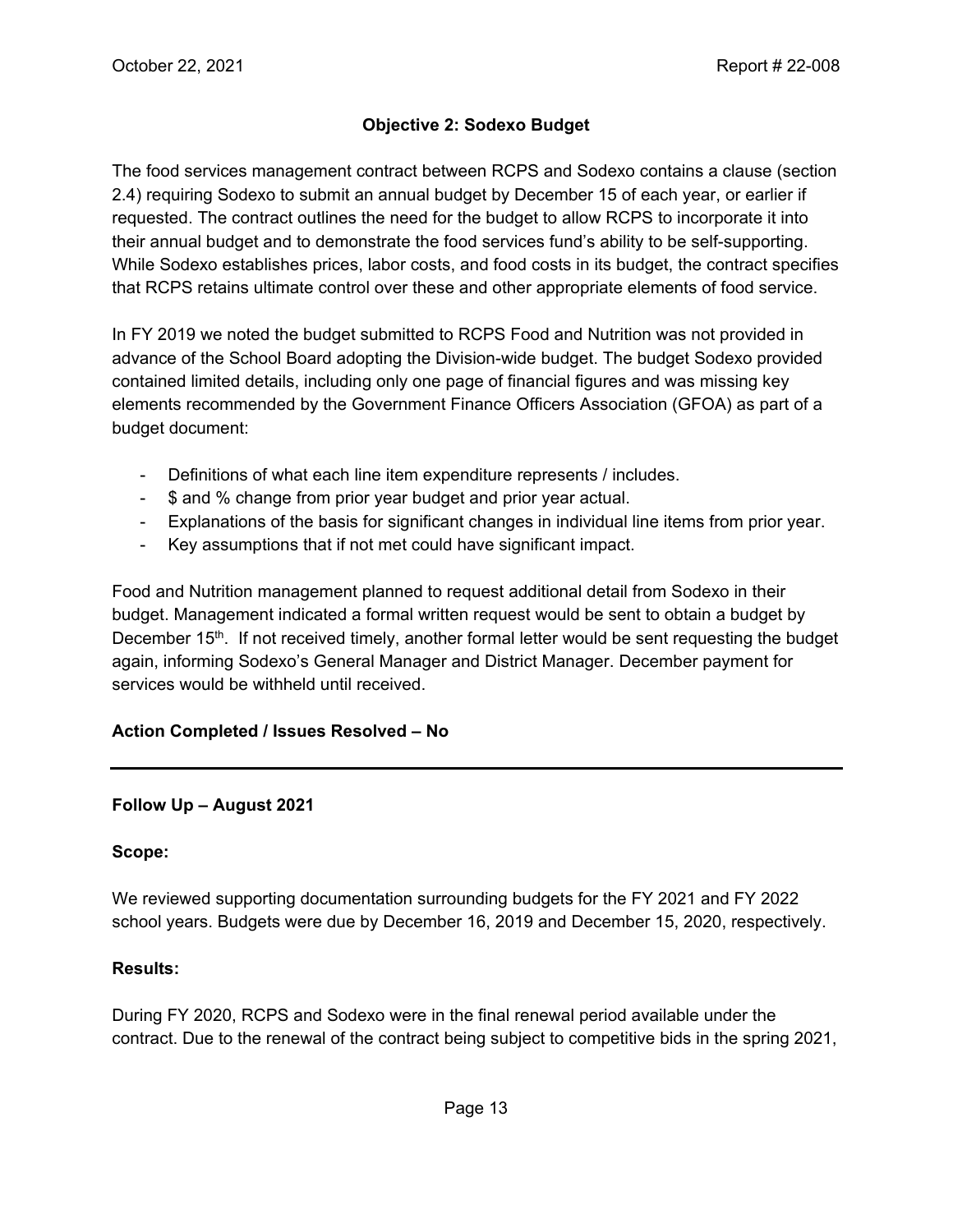a budget was not requested. Requests for Proposals from prospective vendors would include budgeted cost projections for which service bids would be evaluated. Food and Nutrition management did not feel it would be appropriate for Sodexo to provide a budget given the contract would be open for bid as it could show a presumption of continued service.

During the RFP process, the VDOE advised school divisions that they could extend existing food service contracts for one (1) year due to the COVID-19 outbreak. RCPS and Sodexo agreed to extend services another year in order to focus on adjusting operations in response to the pandemic. Sodexo provided a budget for the FY 2021 school year to RCPS and the VDOE at their request in April 2020.

As the COVID-19 pandemic continued, the VDOE provided another extension to the procurement requirement on January 25, 2021. The VDOE requested Sodexo's budget for FY 2022 be provided by April 1, 2021, and asked that the format align with the standard RFP cost format that details projected gross costs and costs on a per meal basis.

Sodexo's FY 2021 and FY 2022 budgets were the same one-page documents cited as insufficient in our original audit. The FY 2022 budget provided to the VDOE provided additional cost detail including costs on a per-meal basis. However, it did not include the \$ and % change from prior year budget and prior year actual, or key assumptions on which the budget was based.

A stronger budget with clearly defined assumptions would promote collaboration between RCPS and Sodexo, as well as provide benchmarks for gauging performance. It can also help guide decisions during the course of a year when unexpected circumstances arise.

### **End of Objective 2**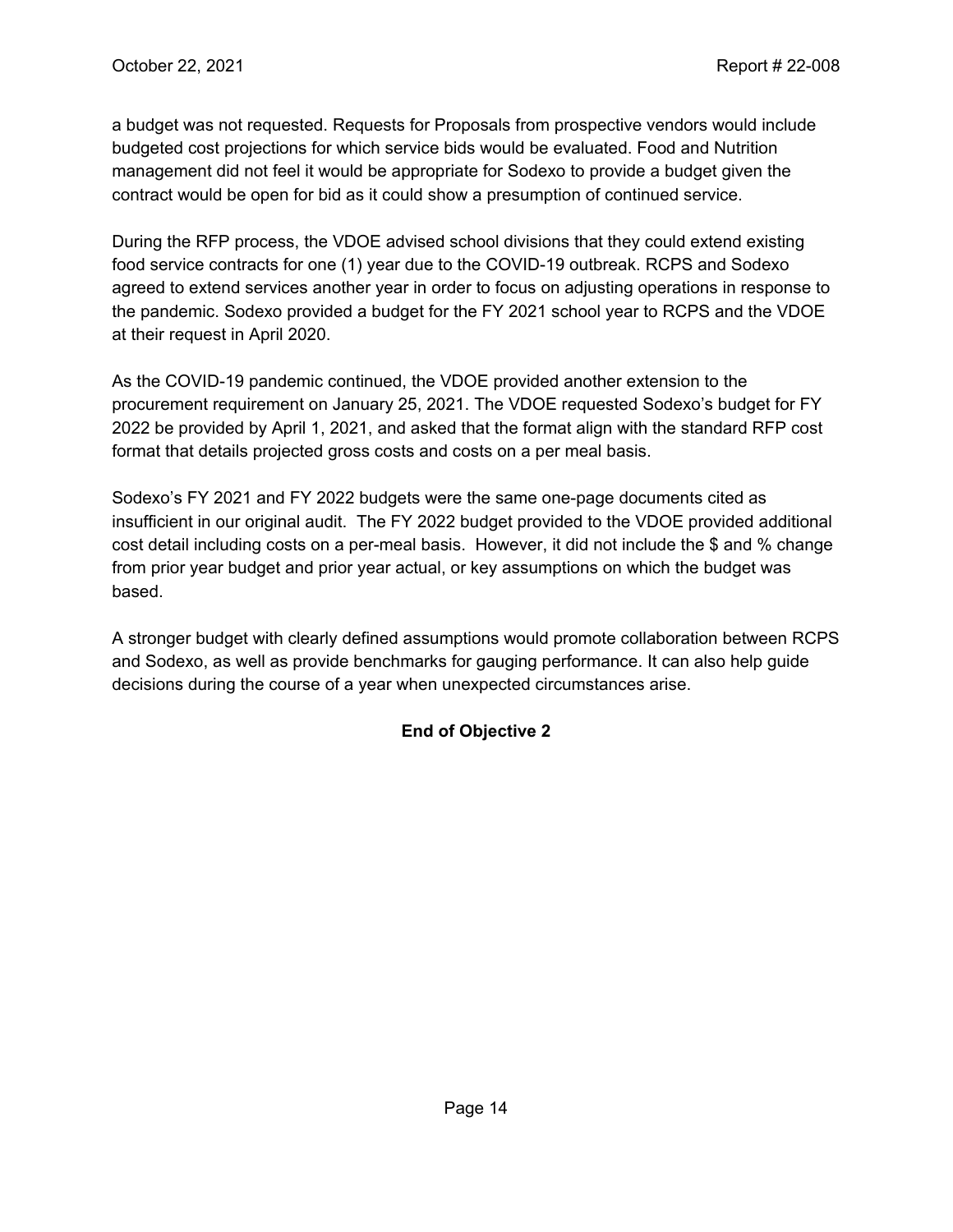#### **Objective 3: Advisory Board**

For any School Division that outsources operations to a food services management company, federal regulations in *7 CFR 210.16(a)(8)* require an advisory board be established. The Board should include parents, teachers, and students and should assist in menu planning. The contract with Sodexo requires that Sodexo participate in the formation, establishment, and periodic meetings of the Advisory Board.

At the time of our original audit, the RCPS Food Services Committee served as the required Advisory Board but did not include any student representatives. Food and Nutrition Services planned to do the following:

- Add a student promotion coordinator from William Fleming and Patrick Henry High Schools that would be approved by the School Board no later than November.
- Have Sodexo present proposed menus and new promotional items for taste testing to the Food Services Committee.
- Document the purpose, goals, constituent membership, support staff and frequency of meetings for the Food Services Committee.

#### **Action Completed / Issues Resolved – Yes with qualifications**

#### **Follow Up – August 2021:**

**Scope:** We reviewed Food Services Committee minutes for FY 2020 and FY 2021.

#### **Results:**

The Food Services Committee as reflected in the minutes:

| <b>Required Stakeholders</b>     | # Members FY 2020 # Members FY 2021 |  |
|----------------------------------|-------------------------------------|--|
| <b>Parents</b>                   |                                     |  |
| Teachers <sup>*</sup>            |                                     |  |
| <b>Students</b>                  |                                     |  |
| <b>Food Services Staff</b>       |                                     |  |
| <b>Central Administration</b>    |                                     |  |
| <b>School Board Liaison</b>      |                                     |  |
| <b>Community Representatives</b> |                                     |  |
| <b>Total Members</b>             |                                     |  |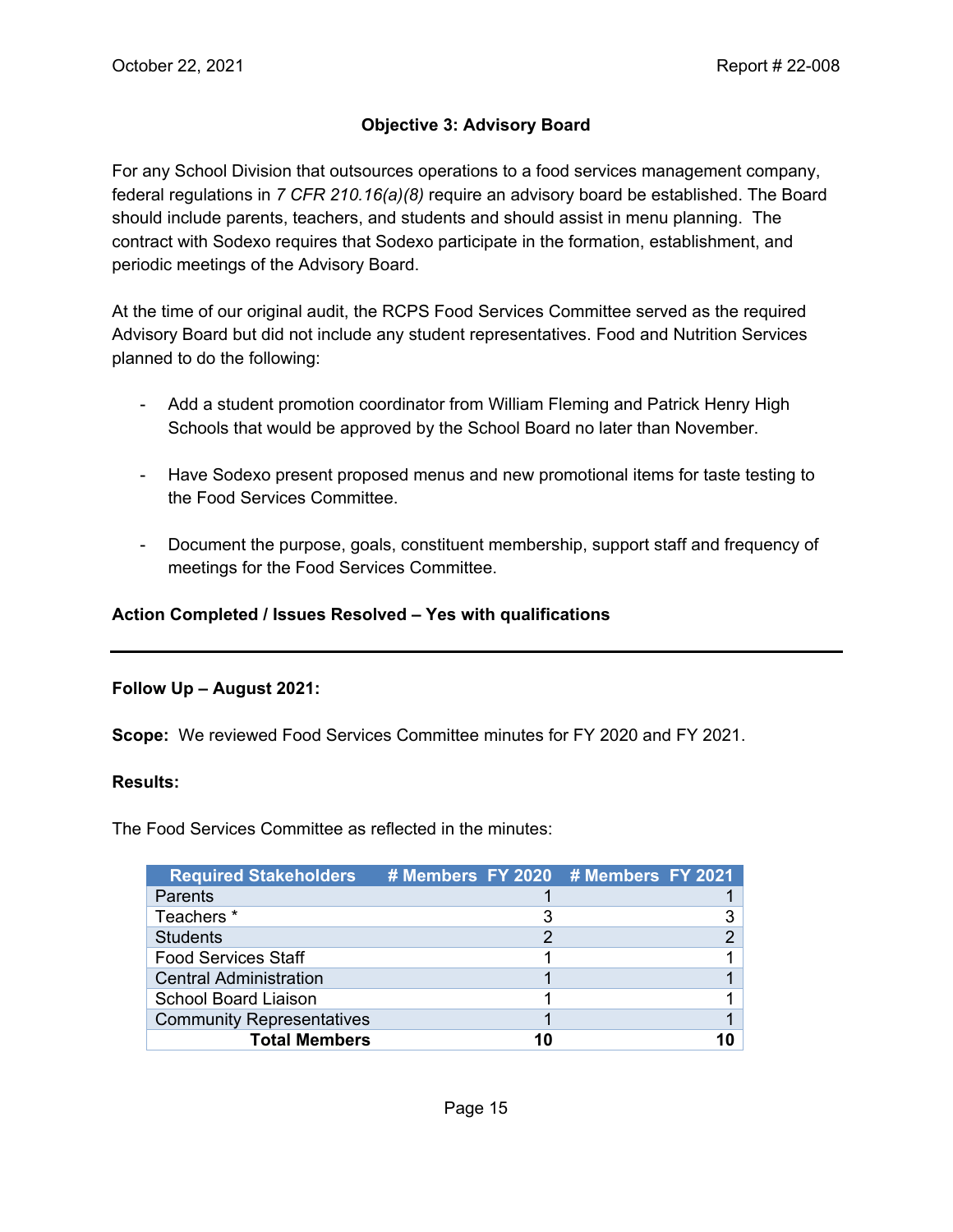\* RCPS appointed three (3) principals in FY 2020 and FY 2021 to satisfy the requirement for teacher representatives. Regulation *7 CFR 210.16(a)(8)* does not indicate that principals are an appropriate proxy for teacher representation on the advisory board.

Food and Nutrition Services appointed a student promotion coordinator from both Patrick Henry and William Fleming High Schools. We verified both were enrolled as RCPS students during FY 2020 and FY 2021. There were two (2) committee meetings in both FY 2020 and FY 2021 (4 total). The Committee's second meeting in FY 2021 was held on June 29, 2021, and was not attended by the student promotion coordinators or the parent representative. The Code of Federal regulations is silent on stakeholder attendance or frequency of meeting requirements.

Sodexo participated in each of the Food Services Committee meetings and agendas included asking for feedback on menu items. During the June 29, 2021 meeting, Committee members were offered samples of meals Sodexo planned to serve from their new food trucks beginning in August 2021.

Minutes outlined the following general structure to each meeting:



The Committee directly sought student feedback, in particular the October 2019 and January 2021 meetings. At the conclusion of every meeting, the RCPS Director of Food Services provided her contact information to participants in case they had any questions for her. The Food Services Committee substantially satisfies the Federal regulatory goals of strengthening oversight of outsourced food service operations and ensuring stakeholder input on menu planning.

**End of Objective 3**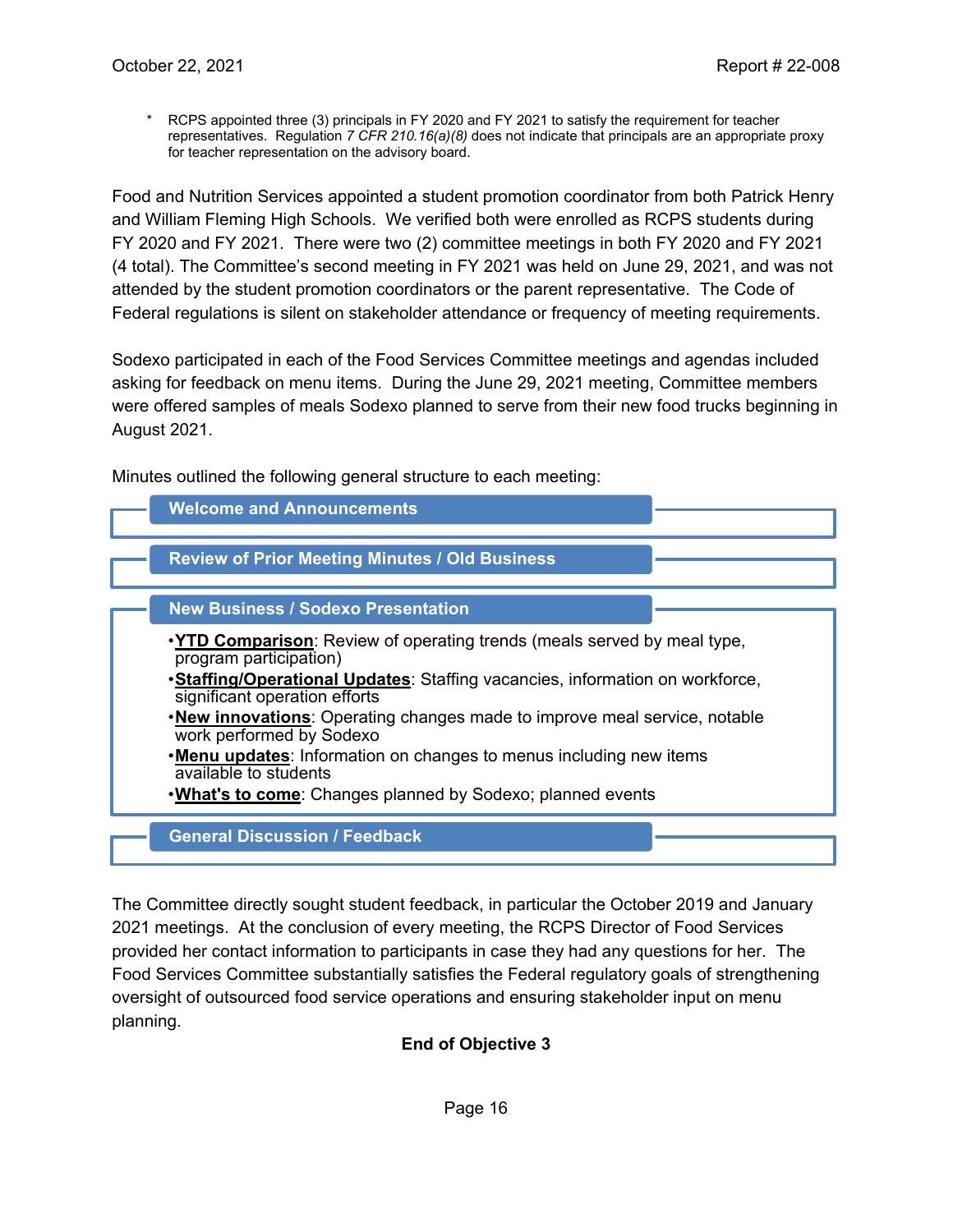#### **Objective 4: Accountability Reviews**

RCPS Food Services & Nutrition department performs on-site accountability reviews annually for each school that serves meals under the National School Breakfast Program (NSBP) and National School Lunch Programs (NSLP). Reviews are performed in accordance with federal regulations in *7 CFR 210.8(a)(1)* as a self-monitoring tool to ensure the counting and claiming system at each site is appropriate. Compliance with other federal requirements that are readily observable at serving sites are also incorporated into these reviews.

During the FY 2018 school year, we identified issues with conducting reviews and subsequent follow-ups in a timely manner:

- $\blacksquare$  On-site reviews were not completed by February 1<sup>st</sup> (federal mandated deadline) for 11 of 26 schools [42%]
- Required follow-up to ensure issues detected in the initial review had been addressed were not completed for two (2) schools; one follow-up was not performed within 45 days.

We also noted some steps on review forms were not marked as having been completed, and some were inadvertently marked as indicative of an issue when none existed.

Food Services & Nutrition planned to assign reviews among its two (2) staff members and to use a checklist to monitor completed reviews. The goal was to complete all reviews prior to winter break. After winter break, staff planned to review each other's documentation for accuracy and completeness.

For sites that required follow-up, Food Services planned to notify Sodexo's resident General Manager and Supervisor of the 45-day window to correct issues, and to add the date for followup to their calendars.

### **Action Completed / Issues Resolved – Yes with Qualifications**

#### **Follow Up – August 2021**

**Scope:** We reviewed Annual On-Site Accountability Review documentation for the Breakfast and Lunch Programs conducted during FY 2020. Reviews were not applicable in FY 2021 due to operational changes precipitated by the COVID-19 pandemic.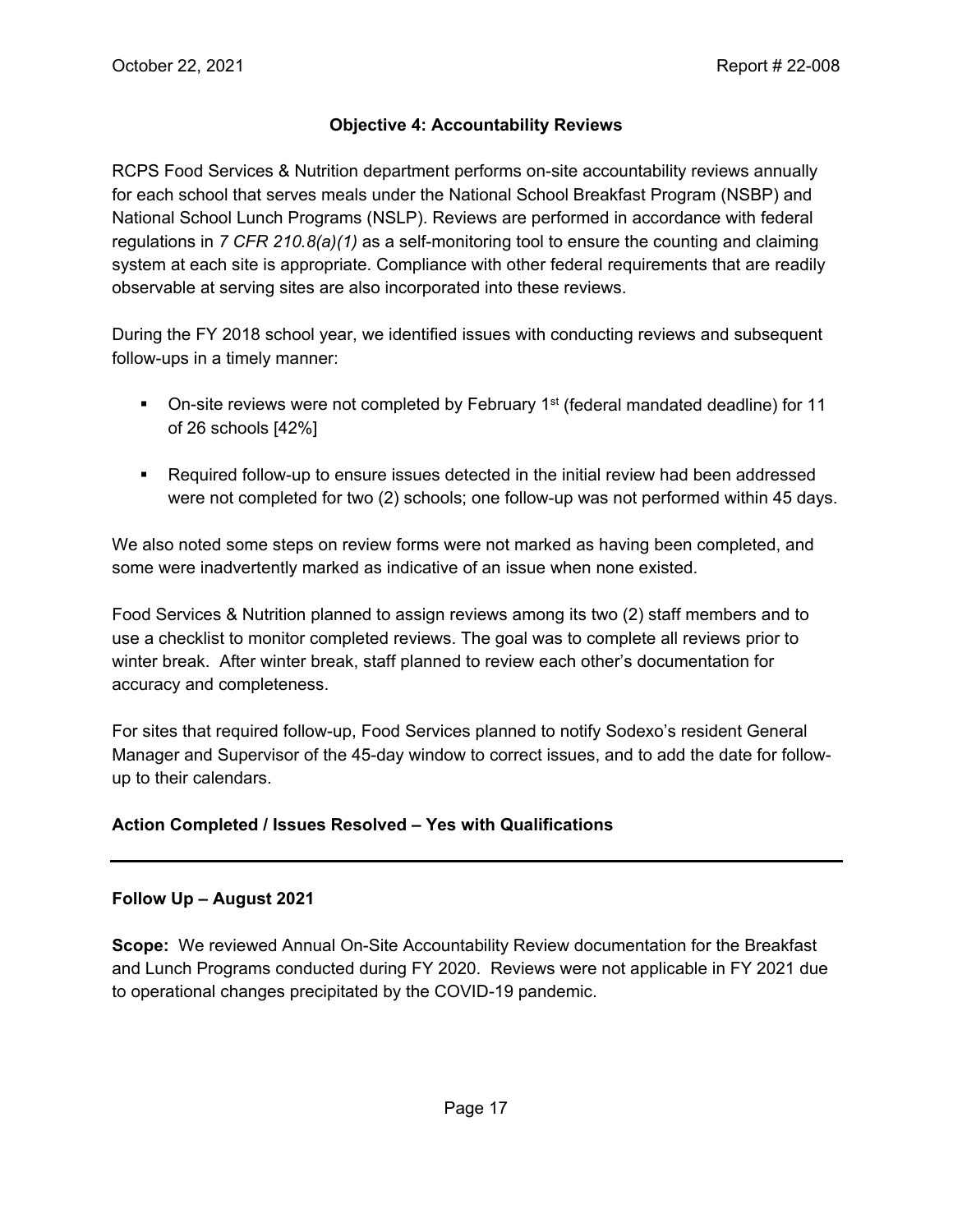Separate on-site reviews for programs operating during FY 2021 required under the Summer Food Service Program (SFSP) and the Child and Adult Care Food Program (CACFP) were not reviewed.

#### **Results:**

The Director of Food Services & Nutrition provided a checklist showing that reviews were split between the Director and Assistant Director as planned, and that all required reviews were completed.

We audited on-site review documentation for a sample of 13 schools (50% of the 26 schools) looking at completeness, accuracy, and timeliness:

- **12 of 13 Review forms were on file** 
	- $\circ$  Virginia Heights Elementary's review form could not be located. In scanning all other completed forms available (25), this was the only school missing.
	- o Minor documentation errors were noted on two (2) sites' forms
- Review forms were signed by the preparer and initialed by the reviewer
- **12 of 12 completed review forms showed on-site reviews were performed by February** 1st in accordance with *7 CFR 210.8(a)(1)*
- 1 of 12 sites required a follow-up review
	- $\circ$  Follow Up was not conducted within the required 45 calendar days
	- $\circ$  Food Services mistakenly thought 45 school days were allowed for follow up

Overall, Food Services & Nutrition substantially implemented their action plans as stated, resulting in more timely on-site reviews and more complete documentation. Implementation of the 45 calendar day basis for follow up should help ensure future compliance with 7 CFR 21.8(a)(1). We consider this action plan to have been sufficiently implemented.

### **End of Objective 4**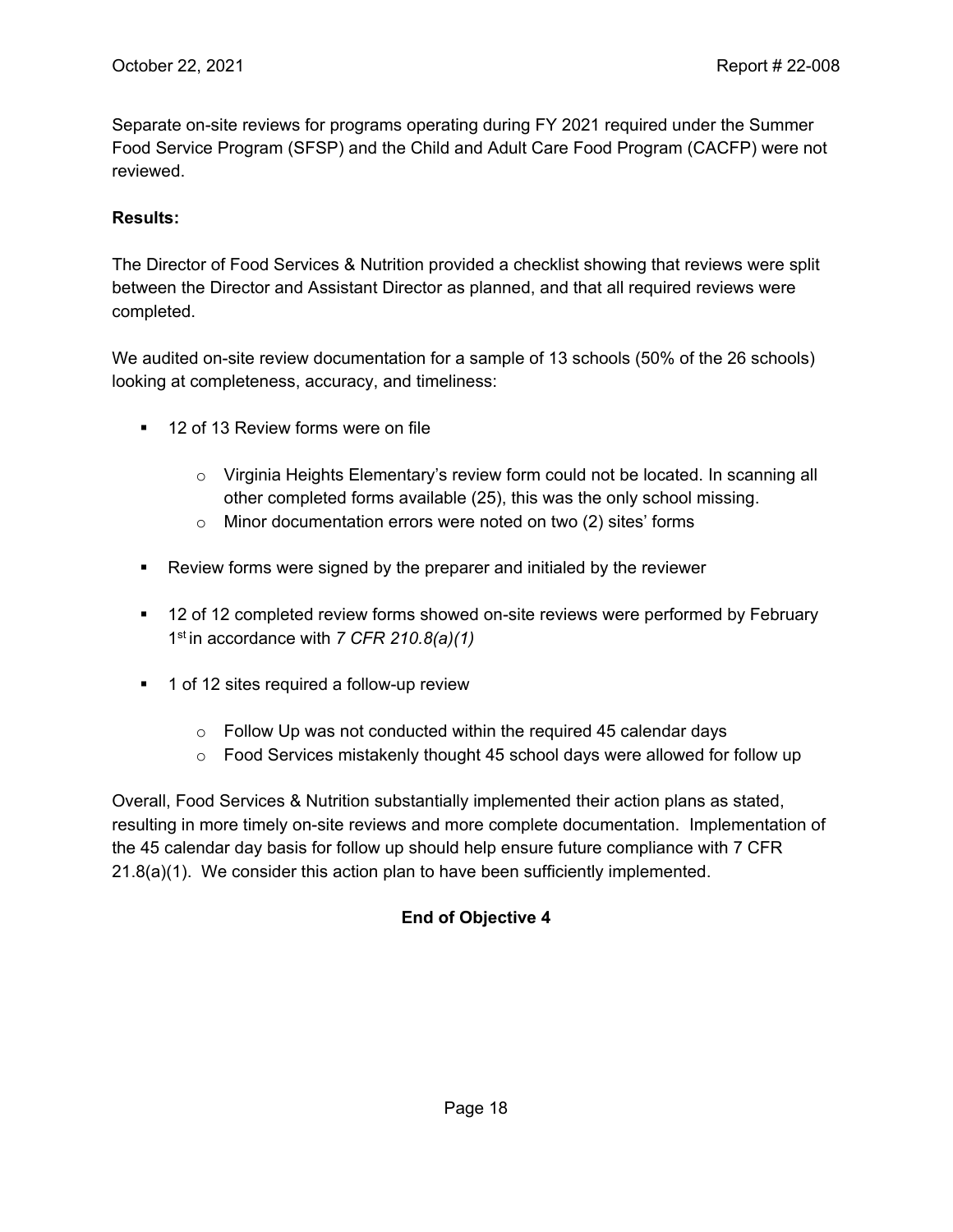#### **Objective 5: Inventory Monitoring Procedures**

Our review of monthly billings from Sodexo to RCPS for FY 2018 showed food and supplies costs are based on the product consumed during the month. As Sodexo operates on a periodic inventory system, the product and supplies consumed are calculated as follows:

• (Beginning Inventory + Deliveries) – Ending Inventory = Consumption

Commodity goods are donated through the United States Department of Agriculture (USDA) and the Department of Defense (DoD), reducing the school division's need for purchased products. These donated goods are tracked and inventoried by Sodexo in the same manner as purchased goods, under a separate periodic inventory system. A short coming of the periodic inventory approach is the inability to monitor and quantify losses due to spoilage, waste, and pilferage. RCPS in turn cannot monitor Sodexo's effectiveness at controlling these types of losses.

In response to this risk, RCPS planned to receive reports from Sodexo showing purchased food and supplies along with commodity inventory by individual school site. From these reports, RCPS would track food costs as a percentage of total expenditures and as a cost per meal. These analytical measures could serve as a detective control to identify schools with consistently higher consumption levels that could indicate inventory mismanagement.

#### **Action Completed / Issues Resolved – No**

#### **Follow Up – September 2021**

#### **Scope:**

We analyzed reports received by RCPS from Sodexo during FY 2021, selecting a sample of the following four (4) months to determine if monitoring procedures had been implemented:

• September 2020, October 2020, March 2021, April 2021

#### **Results:**

RCPS management has been receiving monthly reports from Sodexo that RCPS expected to use as a basis for the inventory monitoring process. However, the sudden operational changes that began in March 2020 due to the pandemic created new priorities superseding adoption of the new inventory monitoring process.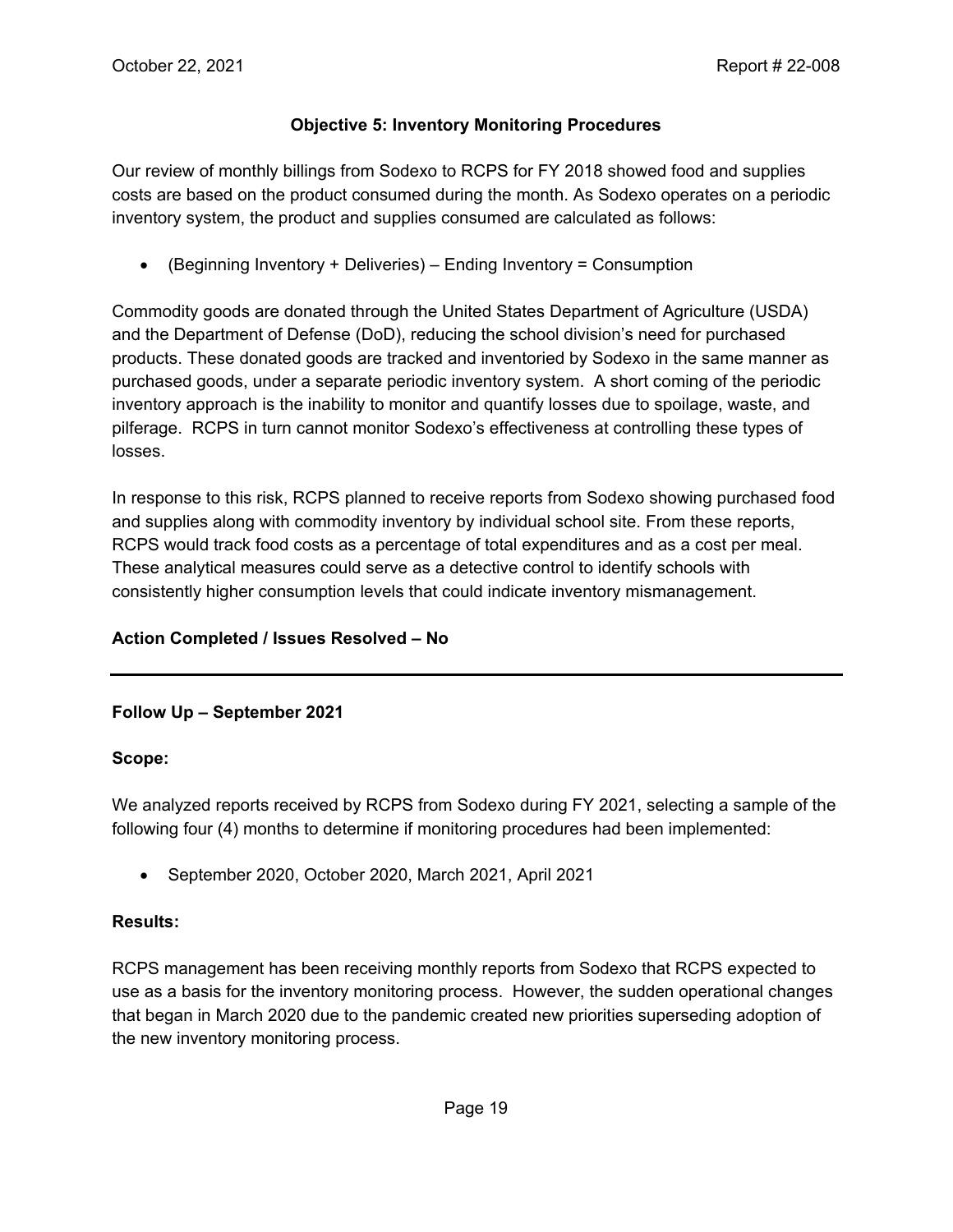#### *Purchased Food & Supplies*

Sodexo's monthly summary of purchased food and supplies by school site breaks out product / supplies by categories (produce, meats, cleaning supplies, etc.). The monthly summary shows ending inventory values but does not report deliveries in or out. We confirmed the schedules were consistent with Sodexo's monthly *Client Revenue & Expense Reports*. However, without the data showing deliveries in and out, the total value of purchased goods consumed cannot be calculated for each school.

#### *Commodity Goods*

Sodexo provided two (2) separate reports showing ending inventory levels for commodity goods:

- *Consolidated Commodity Inventory Report*: Shows the division-wide commodity inventory goods by type of product held at month-end.
- *Commodity Inventory Extension by Location*: Breaks out the consolidated inventory report by each site, showing the specific product (apples, bananas, canned corn, etc.) held in inventory.

Similar to purchased goods inventory reports, these would need to include the value of deliveries in and out in order to determine commodity consumption at each site. As a result, we were unable to compare the cost of goods consumed by each school for either the purchased goods or commodities.

#### *Sodexo's Processes to Monitor Consumption*

RCPS does not believe Sodexo has any systems or processes in place to monitor for excessive spoilage, waste or pilferage. Sodexo did not respond to our direct inquiries.

The Division's contract specifies that Sodexo must generate a guaranteed level of excess funds (i.e., fund balance). If Sodexo's operational costs are not sufficiently low to provide the stated excess from federal reimbursements and cafeteria sales, the Division reduces Sodexo's management fee to cover the difference. RCPS Management believes this contract provision sufficiently incentivizes Sodexo to effectively manage inventory shrinkage risks. Given management's position on cost controls, competing priorities, and expected challenges in obtaining complete data from Sodexo, this audit observation will be cleared and will not be included in future follow up audits.

### **End of Objective 5**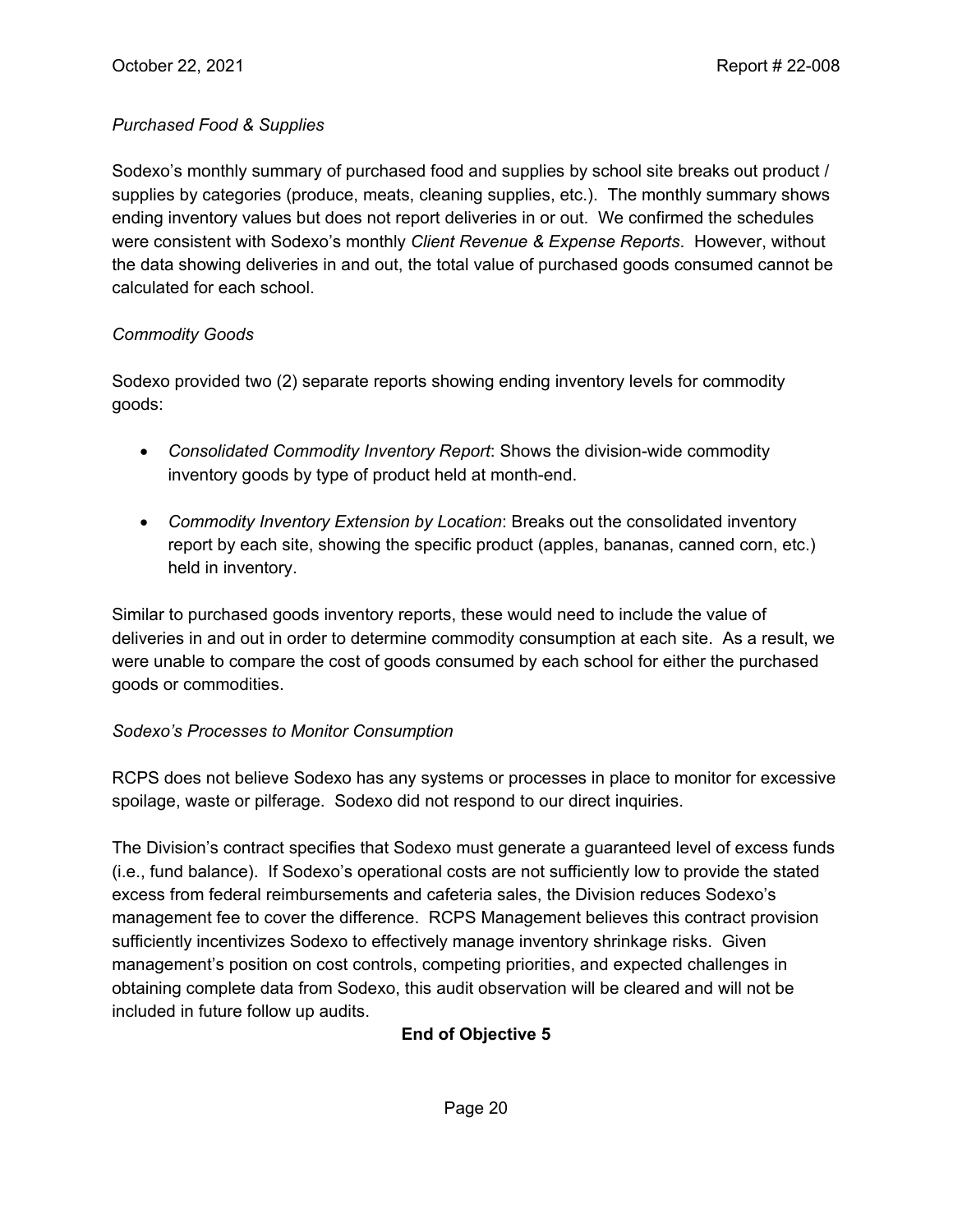#### **Objective 6: Commodity Inventory Reconciliations**

Federal Regulation 7 CFR 250.54 requires recipient agencies (RCPS) to maintain the following records relating to the use of donated foods in its contract with a food service management company (Sodexo):

- 1) The donated foods and processed end products received and provided to the food service management company for use in the recipient agency's food service;
- 2) Documentation that the food service management company has credited it for the value of all donated foods received for use in the recipient agency's food service in the school or fiscal year, including, in accordance with the requirements in § 250.51(a), the value of donated foods contained in processed end products; and
- 3) The actual donated food values used in crediting.

RCPS must also ensure Sodexo is in compliance with the CFR requirements. This includes conducting a reconciliation, at least annually and upon termination of the contract, to ensure Sodexo has credited the Division for the value of all donated food received through federal programs.

Sodexo reports the value of federally donated food received and used in their monthly operating statements to RCPS as an operating statistic. We noted discrepancies in Sodexo's reported figures for the year ended June 30, 2018, when compared to RCPS records.

RCPS management planned to compare the commodity goods received with those reported by Sodexo monthly. RCPS also planned to obtain month-end inventory reports from Sodexo to calculate inventory consumption and evaluate Sodexo's reporting accuracy. Any variance would be recorded and discussed with management.

#### **Action Completed / Issues Resolved – No**

**Follow Up – October 2021** 

#### **Scope:**

We reviewed Fiscal Year 2021 commodity inventory records.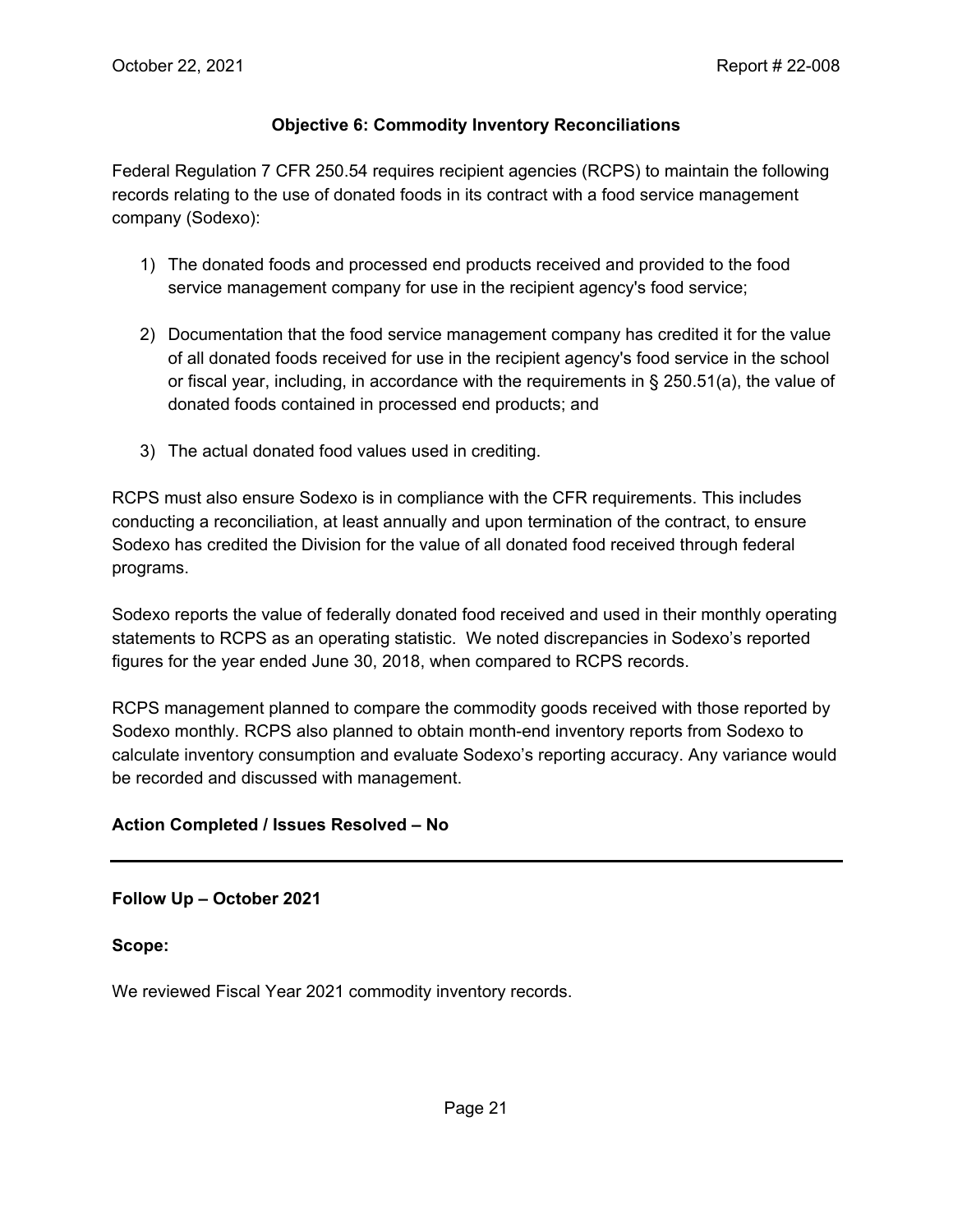#### **Results:**

RCPS receives an annual allotment of commodity food inventory to utilize in food services operations. The Virginia Department of Agriculture and Consumer Services (VDACS) operates the distribution program on behalf of the United States Department of Agriculture (USDA). Based on the availability of commodity goods and menu needs, RCPS is able to order goods at no cost for use in food service operations.

RCPS receives commodity goods through two (2) federal programs:

- USDA Commodity Goods: These are ordered by RCPS and shipped to a local warehouse distributor (Hackney) along with the goods of other recipient agencies in the region. RCPS completes a *Commodity Delivery Notice*, typically twice per month during the school year, informing Hackney which schools to send commodity goods.
- USDA Department of Defense (DoD) Fresh Fruit and Vegetable Program: RCPS is able to divert a portion of the USDA Foods entitlement dollars to buy fresh produce. These goods are ordered through a separate vendor and shipped directly to schools in the City. Orders are placed through the DoD's Fresh Fruits and Vegetables Order Receipt System (FFAVORS). Reports can be generated from FFAVORS to show order history.

VDACS records show RCPS received commodities valued at \$344,657 during FY 2021. This is slightly more than 10% of the total product costs charged by Sodexo during the year, providing a substantial offset of product costs.

RCPS calculates the commodities used on a monthly basis for comparison to Sodexo's operating statements (*FMS Monthly Commodity Usage* spreadsheet). The following source documents serve as the basis for comparisons:

- Receipts: *Value of Commodities Received Report* (USDA goods), FFAVORS *Summary Usage Report* (DoD goods), and Commodity Delivery Notices showing the movement of goods from Hackney warehouses to RCPS cafeterias (prepared internally).
- Inventory Levels: *Remaining Commodity Allocation Report* (Hackney inventory) and Sodexo's *Consolidated Commodity Inventory Report*

Upon close inspection, we noted errors in the *FMS Monthly Commodity Usage* spreadsheet prepared by RCPS using the documents mentioned above. As a result, the spreadsheet reported a substantially higher value of donated foods than VDACS: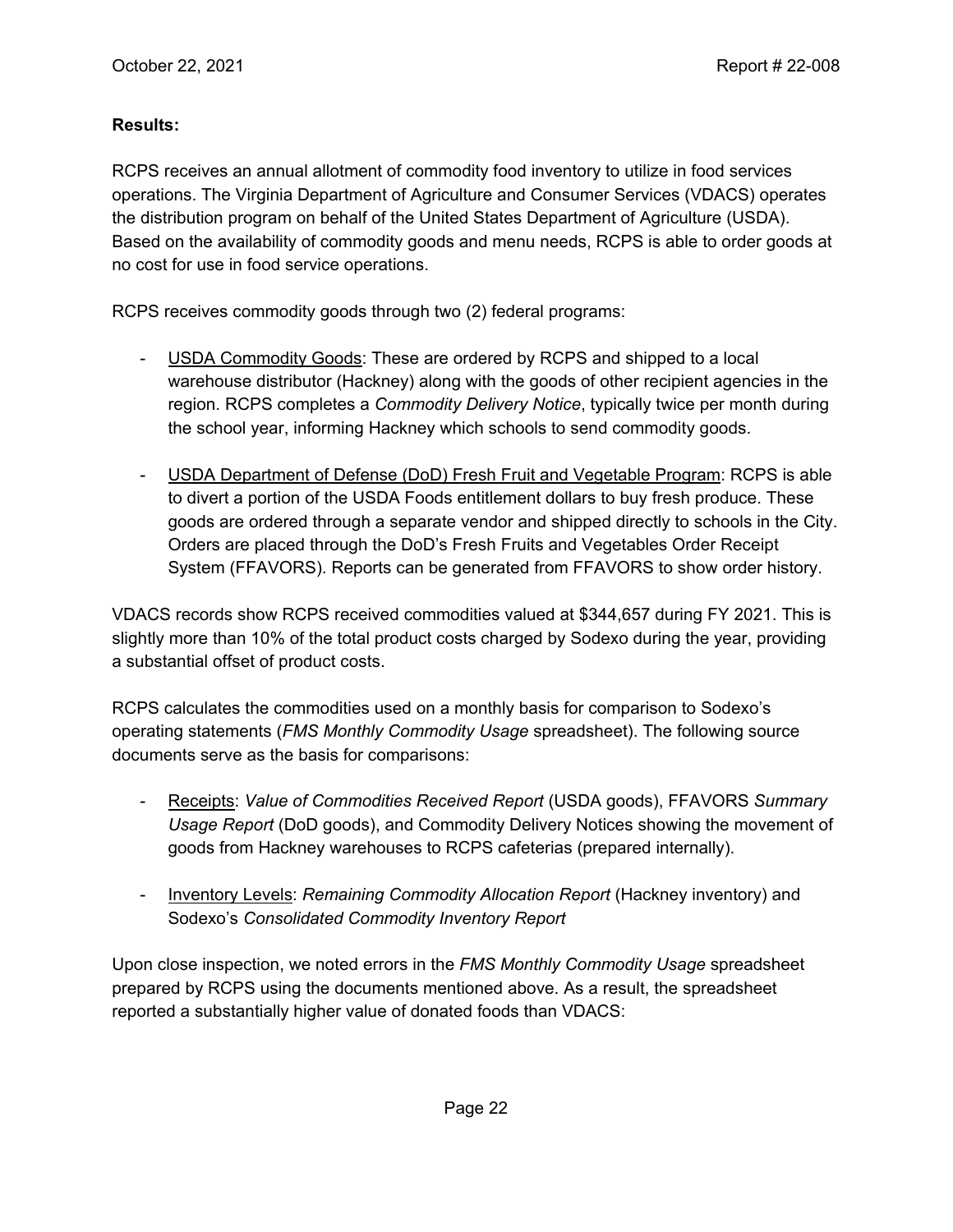| <b>RCPS Received</b> | <b>VDACS</b> | $\blacktriangleright$ Variance $\blacktriangleright$ | □% Variance i |
|----------------------|--------------|------------------------------------------------------|---------------|
| \$407,566            | \$344,657    | \$62,909                                             | $18.2\%$      |

RCPS's calculation included *Commodity Delivery Notices,* which effectively double counted those goods as they represent transfers of goods already received by Sodexo*.* Annual reporting totals also contained errors, as the formula excluded July, August and September activity from the fiscal year totals.

Total USDA and DoD donated goods receipts recorded by RCPS were comparable to the VDACS records (slightly more than 1% variance), providing indications the source document information was appropriate:

|                            | <b>RCPS</b> | VDACS     | <b>Wariance</b> |
|----------------------------|-------------|-----------|-----------------|
| Total Commodities Received | \$341,023   | \$344,657 | \$3.634         |

Other keying and formula errors were noted. RCPS calculation of October 2020 inventory held at Hackney had incorrect per-unit costs entered for two products and excluded one product from the on-hand inventory calculation. Their *Commodity Delivery Notices* in the same month did not include all products in the value calculation.

While these errors do not impact annual reporting figures, they do impact RCPS's monthly reconciliation. The reconciliation should be able to detect these calculation errors as it verifies the ending inventory reported in Hackey's *Remaining Commodity Allocation Report* is consistent with the inventory calculated by RCPS based on VDACS deliveries to Hackney and *Commodity Delivery Notices*.

Sodexo's reporting on donated goods closely mirrored the incorrect numbers computed by RCPS, indicating Sodexo relied on RCPS provided numbers in lieu of source documents:

|        | <b>Received</b> | <b>VDACS</b> | <b>Variance</b> | % Variance |
|--------|-----------------|--------------|-----------------|------------|
| ∣RCPS. | \$407,566       | \$ 344,657   | \$62,909        | 18.2%      |
| Sodexo | \$411.645       | \$ 344,657   | \$66,988        | $19.4\%$   |

|             | Used      | <b>VDACS</b> * | <b>Variance</b> | % Variance I |
|-------------|-----------|----------------|-----------------|--------------|
| <b>RCPS</b> | \$583,034 | \$315,530      | \$ 267,504      | 84.8%        |
| Sodexo      | \$583,411 | \$315,530      | \$267,881       | 84.9%        |

\* Calculated as the commodities held in inventory by Sodexo at 6/30/2020 + VDACS receipts (above) – commodities held in inventory by Sodexo at 6/30/2021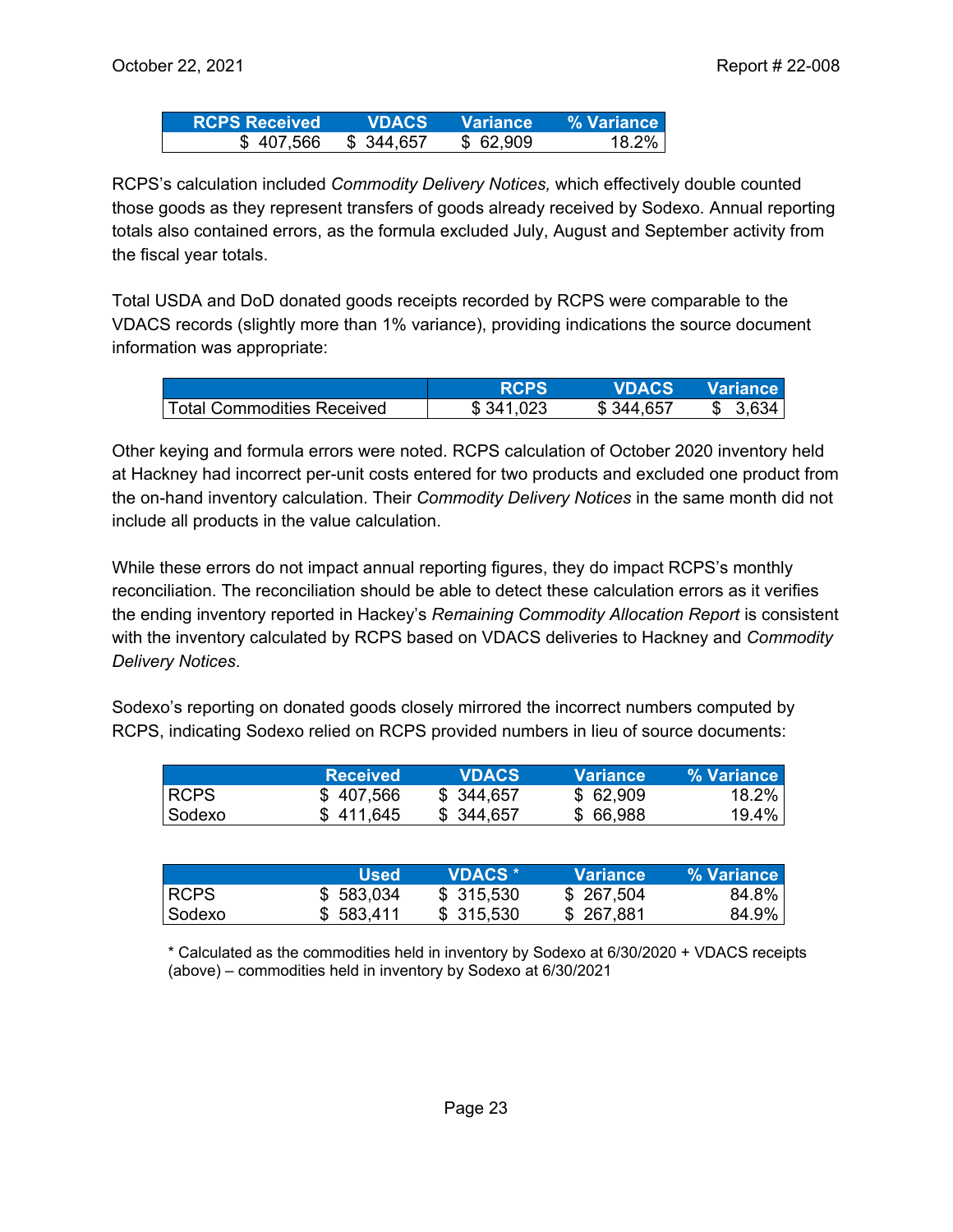Based on a periodic inventory methodology, we believe RCPS should revise its formula for calculating commodity usage as follows:

Sodexo Beginning Inventory

+ Inventory Received by Sodexo

- Sodexo Ending Inventory

= Commodity Goods Used

In order to effectively monitor commodity inventory activity, RCPS should update the inventory calculation, and separately track inventory held by Hackney on behalf of RCPS from inventory provided to and maintained by Sodexo. Sodexo should independently track receipts; RCPS can use the monthly reconciliation to ensure Sodexo is accountable for goods.

#### **End of Objective 6**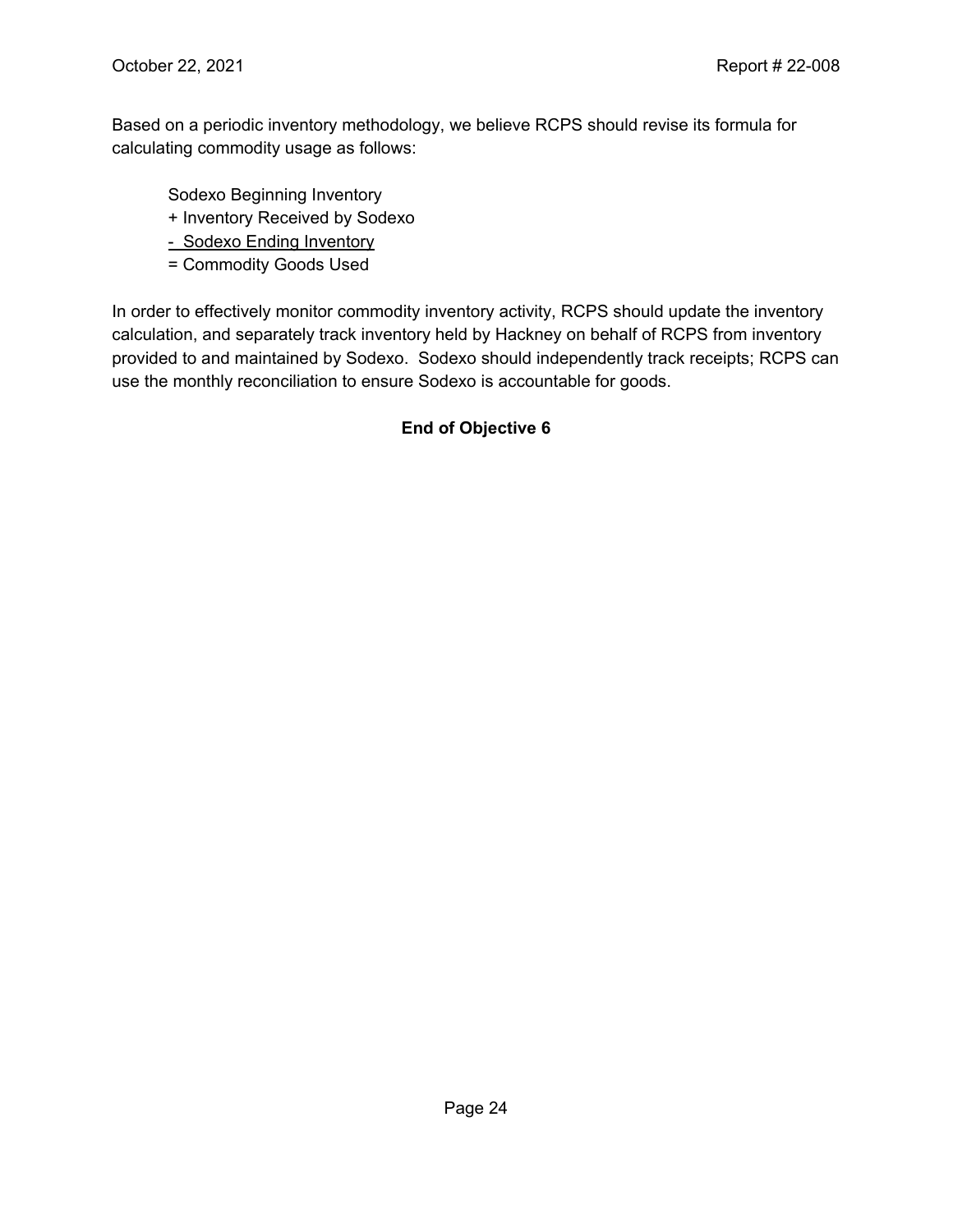#### **SUMMARY OF MANAGEMENT ACTION PLANS**

#### **Management Action Plan – Sodexo Budget**

In the RFP for Food Service Management for the 2022-2023 school year RCPS will request a preliminary budget by December 15th from the Food Service Management Company (FSMC) with assumptions and comparisons to prior year actual results. The preliminary budget will be requested by December 15<sup>th</sup> in rollover years 2, 3, and 4. Additionally, the RFP will include language requiring that the FSMC submit their final budget to RCPS by April  $1<sup>st</sup>$  on the budget template provided by VDOE- Appendix B in roll over years 2, 3, and 4.

| <b>Assigned To</b>                        | <b>Target Date</b> |
|-------------------------------------------|--------------------|
| Ellen Craddock, Director of Food Services | 7/01/2022          |

#### **Management Action Plan – Internal Audits**

Food Services will continue to utilize monthly close-out sheets to verify the accuracy of management and administrative fees. In addition, Food Services will request that the FSMC state in its monthly Child Nutrition Briefing if purchases were made in that operating month that are going to be allocated over time.

Food Services will observe monthly inventory count procedures at random sites at least twice yearly to verify FSMC personnel are knowledgeable of the inventory count procedures and food safety storage procedures.

Food Services will request supporting documentation of FSMC payroll costs for 1 month from each quarter. Food services will inquire about variances or discrepancies.

Food Services will request a report of Vendor Discount Allowances semi-annually based on purchases July 1-December 31 and January 1- June 30.

Food Services will request a vendor expenditure summary from full A/P detail from the FSMC. In addition, Food Services will obtain independent external sales information from vendor contacts and compare totals, investigate any significant variances by comparing vendor support and the FSMC's A/P detail.

| <b>Assigned To</b>                        | <b>Target Date</b> |
|-------------------------------------------|--------------------|
| Ellen Craddock, Director of Food Services | 11/15/2021         |

#### **Management Action Plan – Commodity Inventory Reconciliations**

Food Services will use the revised tracking spreadsheet with updated formulas to track inventory received, distributed, and held by the FSMC for food service operations. **Assigned To Target Date** Ellen Craddock, Director of Food Services 10031/21 10/31/21

#### **End of Summary of Management Action Plans**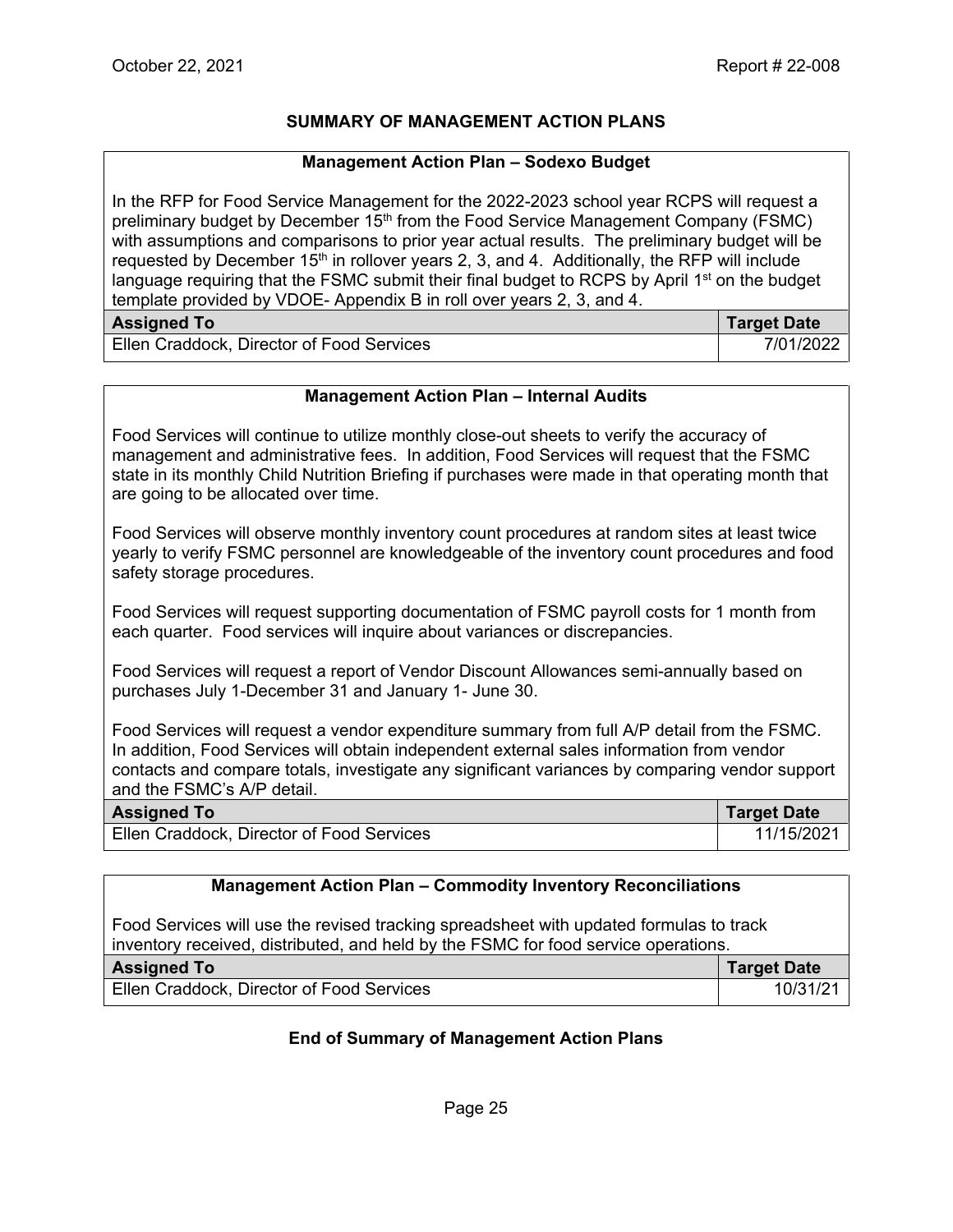#### **MANAGEMENT COMMENTS**

On the afternoon of March 13, 2020, our world was turned upside down. President Donald Trump announced a national emergency. Nationwide, historic school closures were taken as a precaution to control the spread of COVID-19. In a 72-hour period the Department of Food and Nutrition in partnership with SodexoMAGIC and collaboration of administration, school board members, teachers, bus drivers, bus aids, maintenance workers and operation workers transitioned its entire food service operation from serving lines to bus routes. We all worked around the clock for the biggest pivot of our careers.

The enactment of the Families First Coronavirus Act allowed the USDA Food and Nutrition Service to release multiple waivers for school nutrition programs to respond to the national emergency. We adapted and worked together to insure no child went hungry. We worked from 4 central kitchens-Fallon Park, Round Hill, William Fleming, and Patrick Henry. Sodexo worked with local vendors to source food that could be packed and distributed by bus. They contacted suppliers for t-shirt bags and bagging systems. The milk crate became essential in all our packing. We stacked prepared meals in crates and loaded them on the buses. RCPS began with over 150 bus routes—no stop was missed. We ran routes daily. Then we streamlined the routes and stops by half to make the process more efficient. Next, we reduced the delivery days to three days a week and packed multiple meals at a time. Then, we learned that we could send meals for weekends, so we added more meals. What we never would have anticipated was the need for refrigerated trailers and trucks. We procured 2 refrigerated trailers and 2 refrigerated box trucks. US Foods also loaned us 3 refrigerated trailers. We were packed to the gills with food. For the first time in our career, we had to think about the coordination of moving trucks and trailers from school to school based on need. We coordinated with the Grounds Department to keep them fueled, until we ultimately hired a local vendor to fuel the trucks and trailers. The trucks and trailers had to have temperature monitoring systems installed to ensure the food stayed safe. We sourced a temperature monitoring system and installed it. We continued this process through the summer of 2020 with nagging wonder of what the new school year would look like.

The new school year brought many more pivots as our instructional model changed each nine weeks to get more students on site to learn while mitigating COVID-19. We learned how to deliver breakfast and lunch to classrooms while packing up bulk meals for weekly pick-up at 10 locations. Weekly bulk pick-up included 7 breakfast meals, 7 lunches, 7 snacks and 7 suppers. Every time we changed our service model, we had to update our USDA Summer Food Service Program application and USDA waivers. We had to consider our new counting and claiming methods, models, and "tick sheets". In addition, we worked with local day cares, virtual learning centers and Goodwill to provide meals to children under 18. For every site we sponsored the USDA Summer Food Service Program and Child and Adult Care Program we had to monitor it twice. The third visit was waived.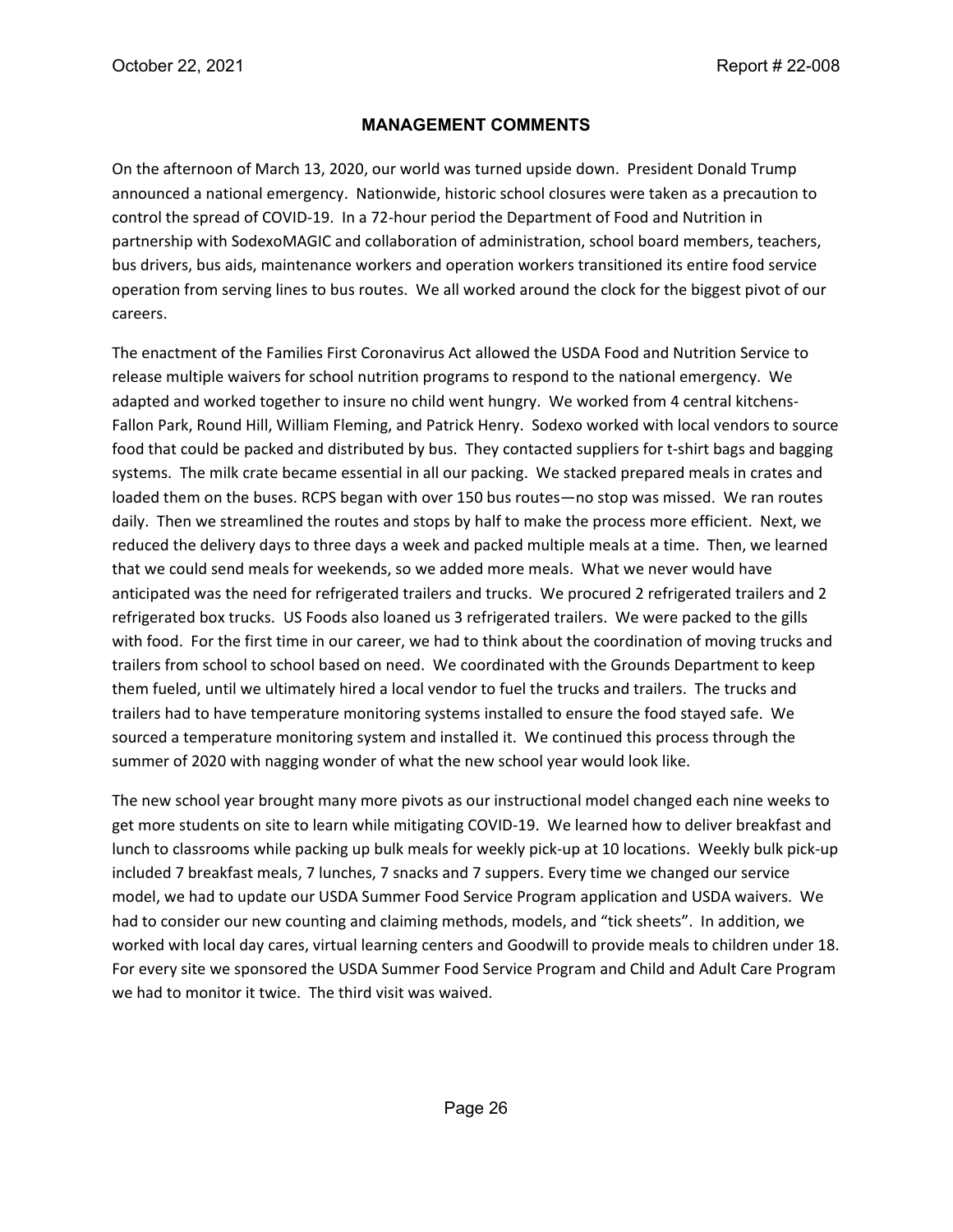The Department of Food and Nutrition worked with Sodexo and Administration to plan 3 successful large curbside distributions. Before leaving for the Thanksgiving Holiday, we provided 110,000 combined meals at curbside distribution. Families even received turkey, potatoes, green beans, gravy, and rolls. Before Christmas break, we provided 333,000 combined meals at curbside distribution. By Spring Break, we had large curbside distributions figured out and planned for 3 car lines at each high school. We provided more than 68,000 combined meals for Spring Break. With the support of teachers and administration the Department of Food and Nutrition in partnership with Sodexo served more than 3 million meals from March 17, 2020, through June 30, 2021.

The Coronavirus Aid, Relief, and Economic Security Act (CARES) brought additional relief to RCPS families through funding for Pandemic EBT (PEBT). Students who were learning virtually and who were eligible for free or reduced lunch would receive SNAP benefits monthly. RCPS participates in the Community Eligibility Provision division wide, meaning that all students were eligible for free lunch. The Virginia Department of Education (VDOE) requested school nutrition programs to send lists of eligible students monthly. VDOE sent these lists to VDSS (Virginia Department of Social Services). While VDSS distributed benefits, RCPS was inundated with phone calls about PEBT benefits. There were 7 rounds of PEBT benefits from May 2020-August 2021.

RCPS Food and Nutrition operates multiple USDA federal meal programs including NSLP, SBP, FFVP, SFSP, and CACFP with a stream of over 8M. These programs are administered and monitored by the Virginia Department of Education. In addition, RCPS receives and manages over \$585,000 of entitlement commodities under the supervision of the Virginia Department of Agriculture. During 2020- 2021 the Department of Food and Nutrition responded to the following audits: VDACS annual, USDA procurement, USDA SFSP (19-20), USDA CACFP (20-21), Brown & Edwards, and Roanoke City Municipal Audit).

Many people will say 2020 was a year like no other. My greatest fear in that year was that there was a child that we couldn't get to and insure they had access to food. Above all, it is our hope that we did our best to reach as many children as possible during the first national crisis this generation can remember.

### **End of Management Comments**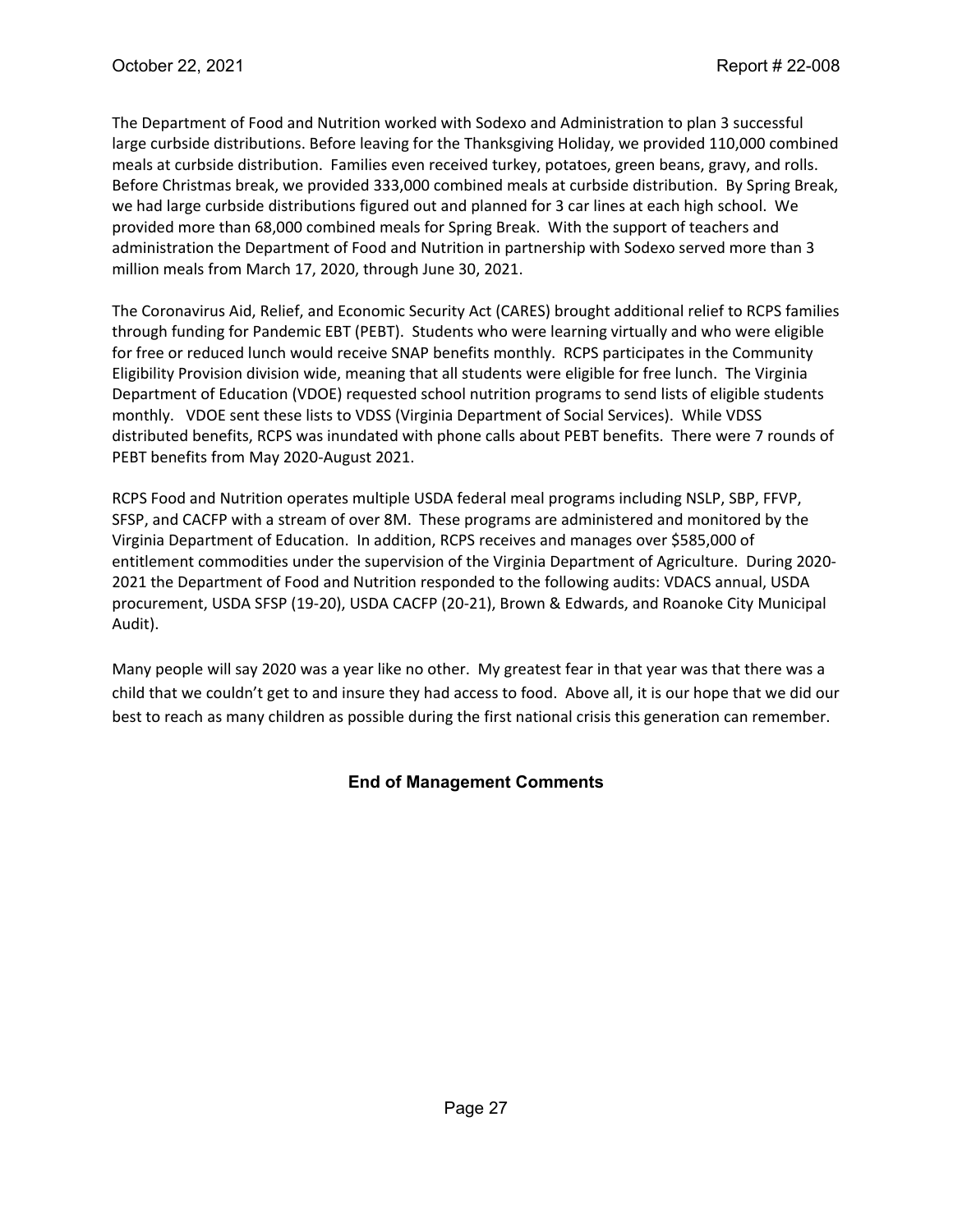#### **ACKNOWLEDGMENTS**

We would like to thank Ellen Craddock and Denise Siv, Director and Assistant Director for Food Services and Nutrition (respectively) for their cooperation and assistance throughout the followup.

Brian Pendleton, Senior Auditor was the lead on this follow-up audit. He took another position outside of the City prior to the issuance of this report. We would like to thank Brian for his hard work and diligence in completing this follow-up audit.

M Spitcher

Senior Auditor **Municipal Auditor** Municipal Auditor

D

Cari Spichek, CIA Drew Harmon, CPA, CIA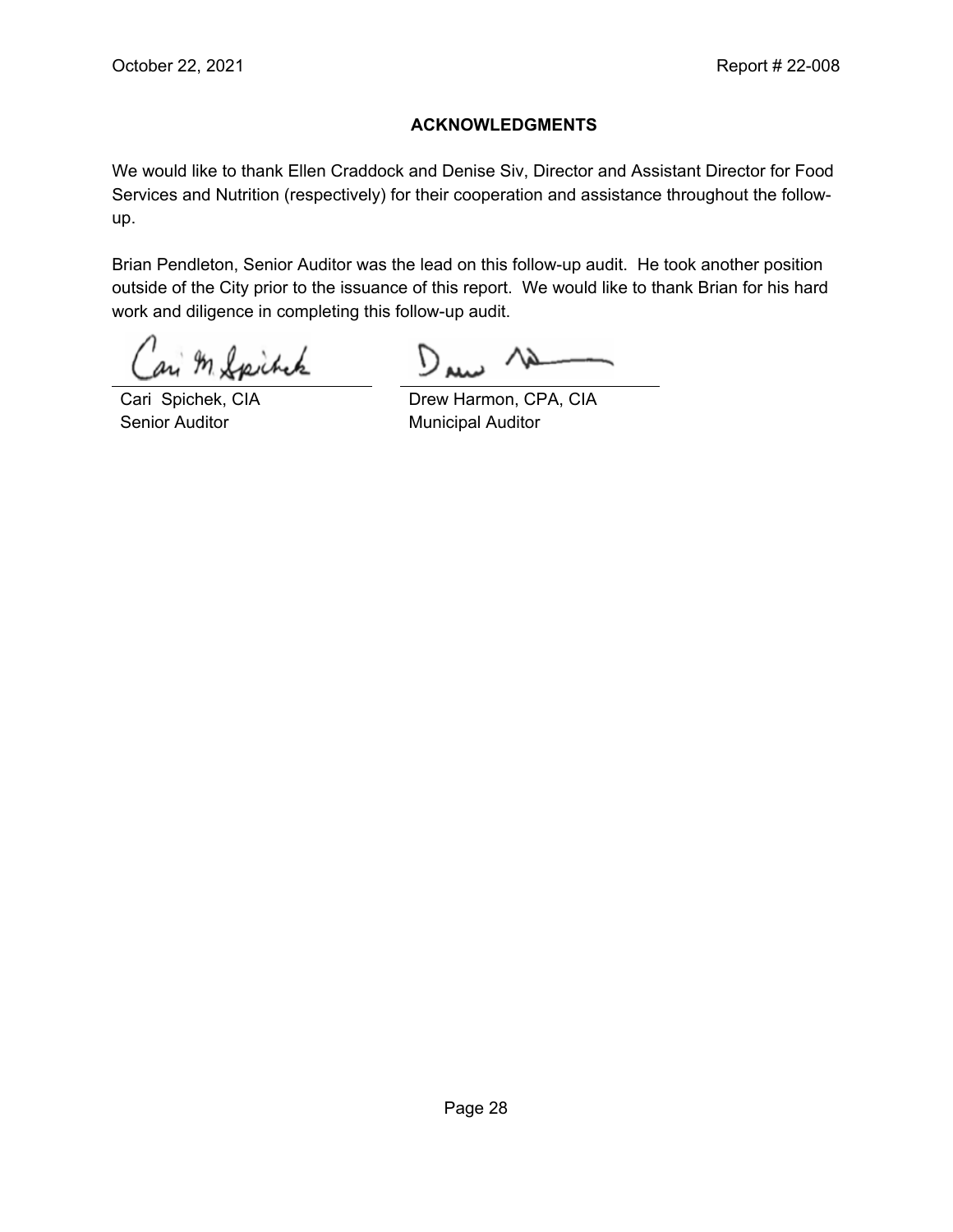# **MUNICIPAL AUDITING REPORT CITY OF ROANOKE**



# **RCPS Purchasing Follow-Up**

# **November 15, 2021**

Report Number: 22-009 Audit Plan Number: 22-103

*Municipal Auditing Department Chartered 1974*

> *[www.roanokeva.gov/](http://www.roanokeva.gov/)auditing Phone 540.853.5235*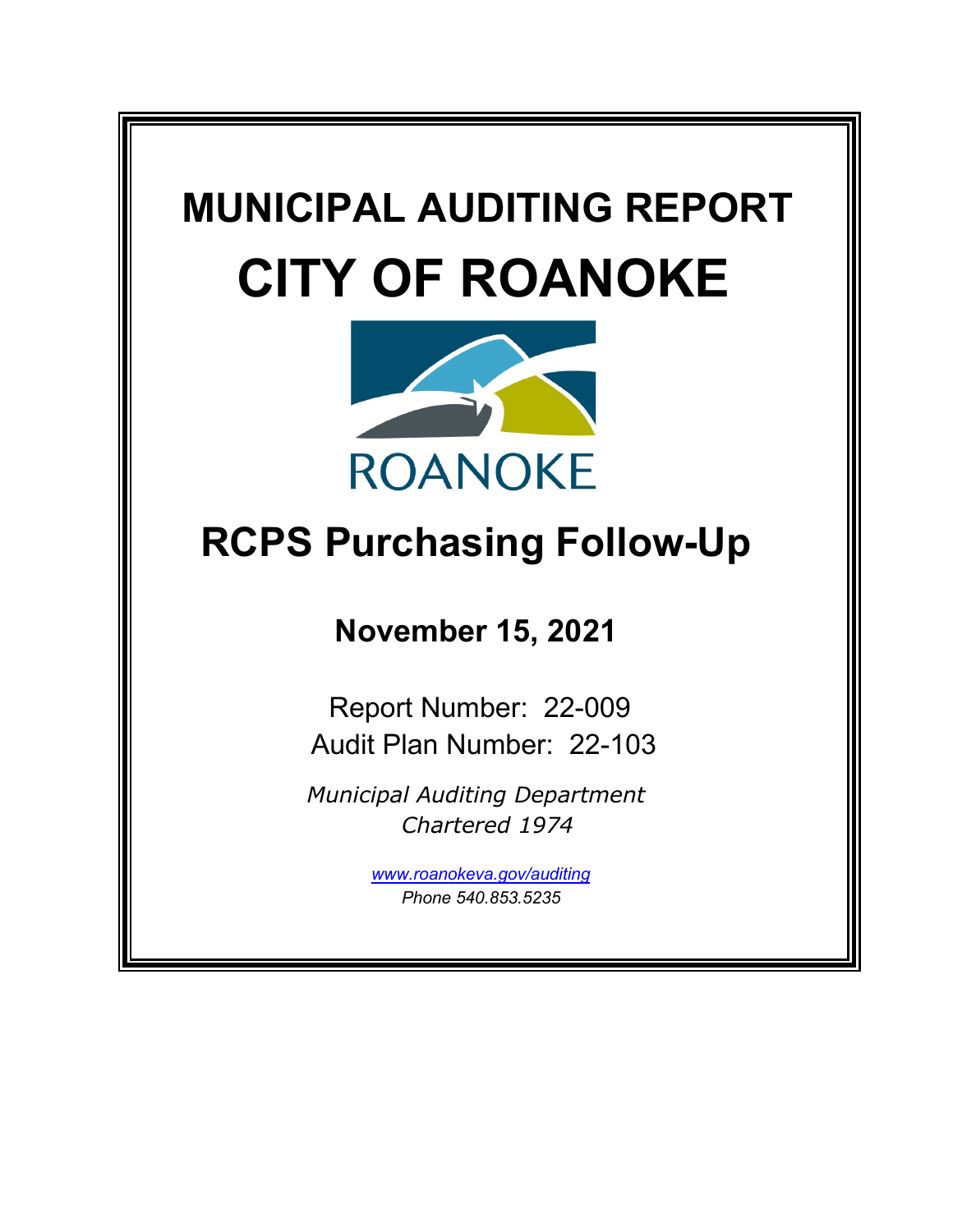# **TABLE OF CONTENTS**

| Exhibit 1: Disclosure Form – Vendor Assistance in Specification Preparation |
|-----------------------------------------------------------------------------|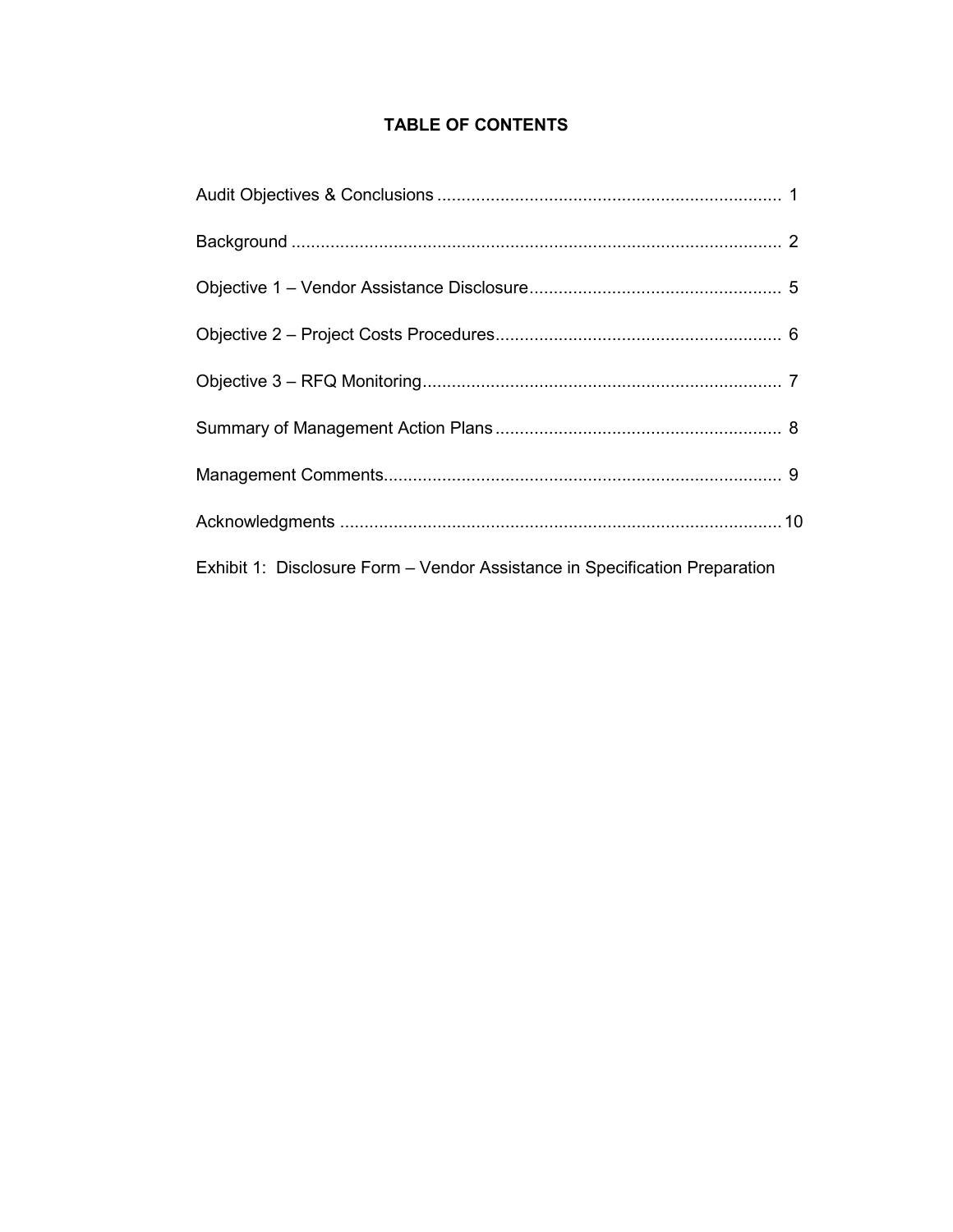#### **AUDIT OBJECTIVES & CONCLUSIONS**

#### Audit Objectives:

1. Did the Purchasing Department implement and communicate procedures for disclosing vendor assistance with specifications for purchases above the small purchasing threshold of \$10,000?

**Yes** – Purchasing implemented a new procedure, "*Disclosure of Vendor Assistance in Specification Preparation – Purchases over \$10,000"* that includes a form employees must complete explicitly acknowledging any vendor involvement in specifications (see **Exhibit 1**). Purchasing has posted the procedure and form on the Division's intranet where all employees can access it.

2. Did the Purchasing Department develop and communicate procedures requiring departments to document their assumptions and cost estimates in advance of publishing an "Invitation for Bid" (IFB) or "Request for Proposal" (RFP)?

**Yes** – Purchasing developed, and posted to the RCPS Intranet, *Project Cost Procedures* which require cost estimates as part of an IFB / RFP request and provides examples of how estimated costs can be determined.

3. Did the Purchasing Department implement a process to monitor compliance with the Division's small purchase procedures, which require departments to obtain four (4) quotes to help ensure competitive pricing?

**Yes** – Purchasing implemented the *RFQ Monitoring Process* in which Purchasing staff review quotes and contact vendors in specified situations to ensure vendors were given a fair opportunity to submit a competitive bid or proposal, and to verify that the quotes on file accurately reflect what the vendor submitted.

### **END OF AUDIT OBJECTIVES & CONCLUSIONS**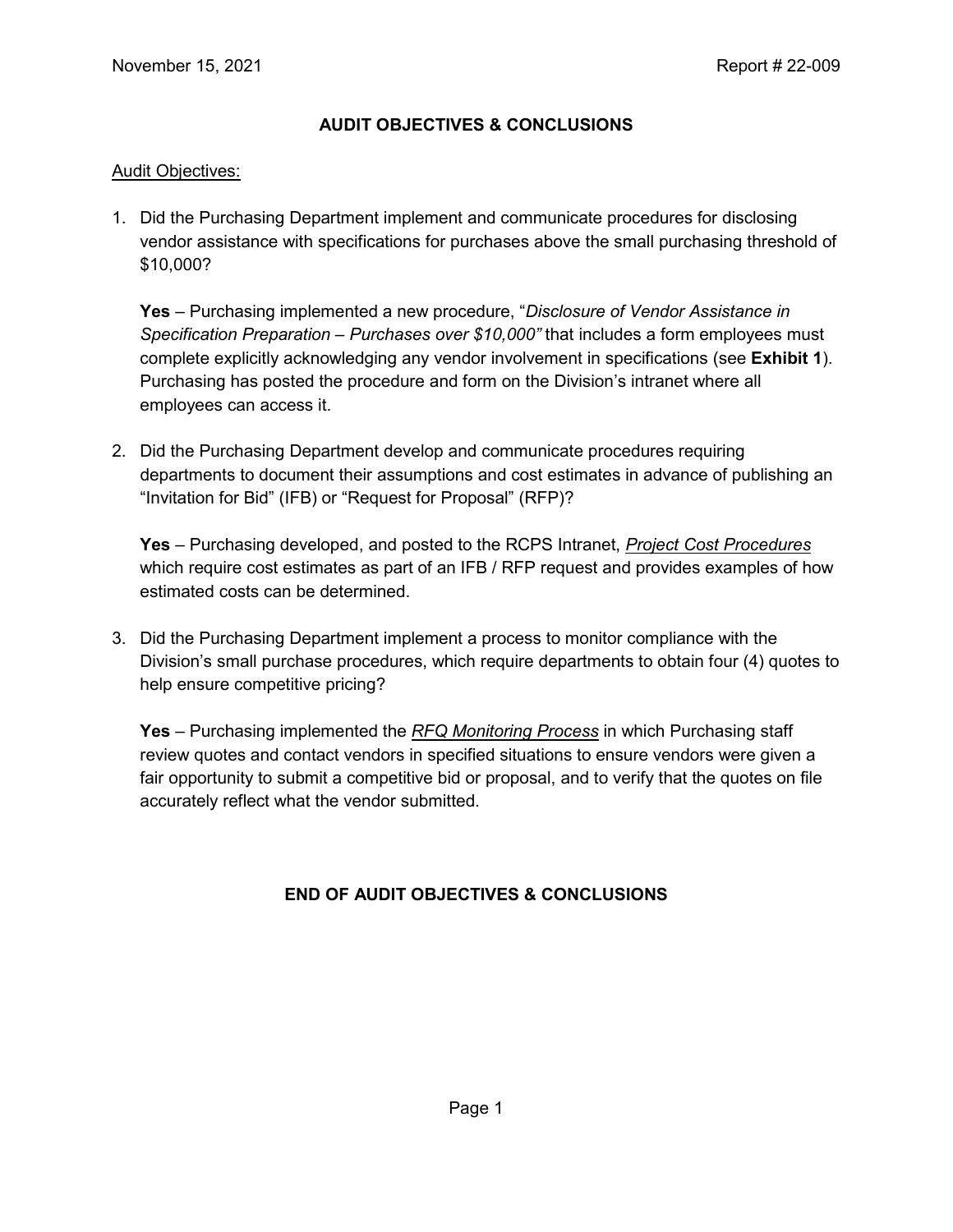### **BACKGROUND**

The Purchasing Department's primary objective is to help schools and departments procure goods and services in compliance with all applicable laws, regulations, and policies. These legal requirements incorporate the concepts of price, quality and best value.

Every quarter, the Purchasing Department prepares a "Procurement Analysis," which is presented to the School Board by the Chief Financial Officer along with the "Financial Overview and Statements." The analysis shows the method used to procure goods and services and compares the mix in the current fiscal year with the previous one.



**Procurement Analysis FY 16 - FY 21** 

Some of the more significant procurements in the most recent years reviewed represented in the chart above are due to the following:

- FY 21 Cooperative Procurements: \$3,513,889 for Trane Energy Performance Contract; \$1,577,007 for Trane Campus Wide HVAC Air Quality Improvements; \$1,428,067 and \$1,086,549 for Technology Supplies (CDW Government); \$1,000,000 S4Teachers for Substitute Teaching/Staffing
- FY 20 RFP's: \$17,000,000 for procurement of the Energy Performance Contract Financing with TD Equipment Finance, Inc.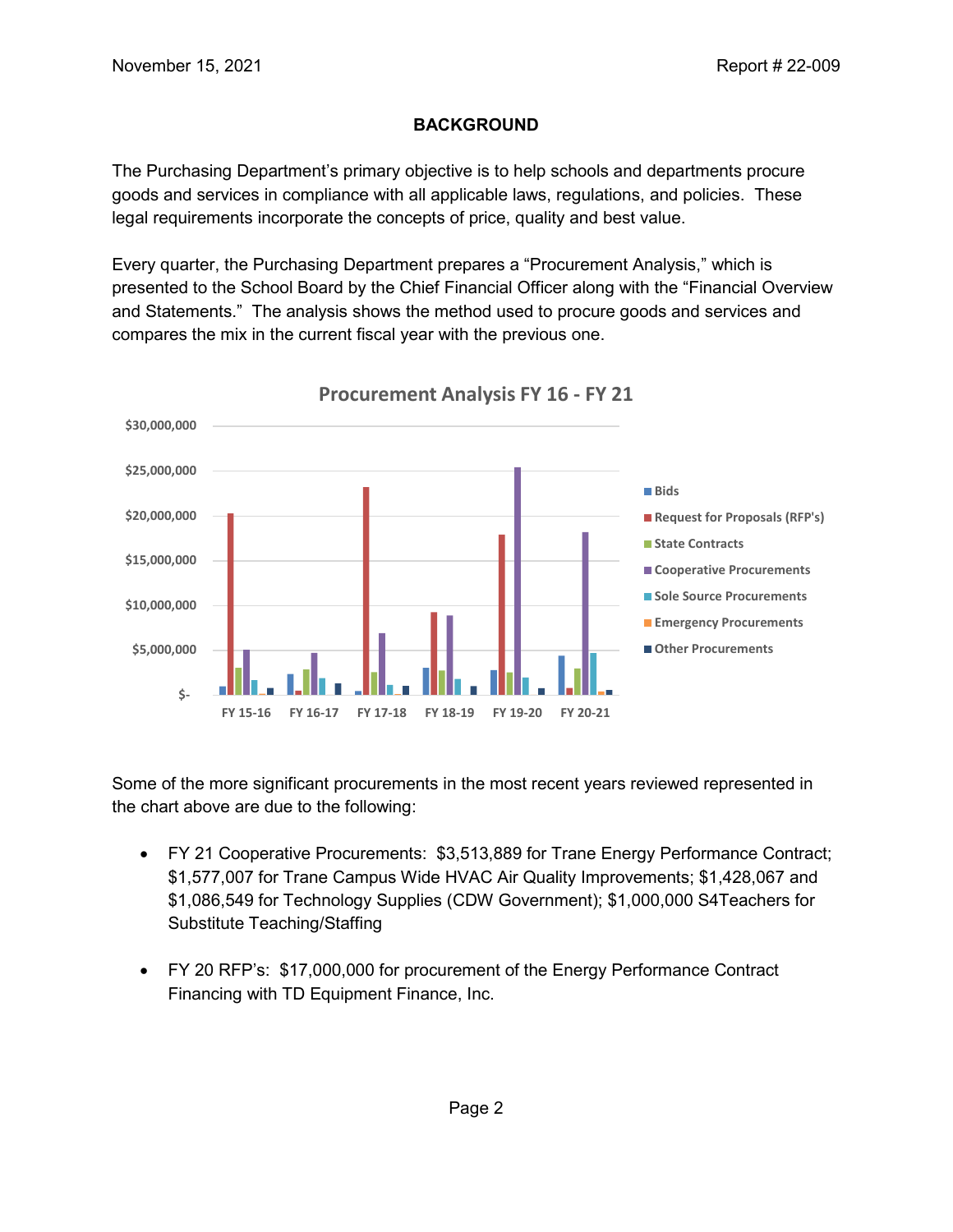- FY 20 Cooperative Procurements: \$16,492,371 for the Energy Performance Contract with Trane
- FY 18 RFP's: \$21,640,000 for procurement of Construction Manager at Risk Fallon Park Elementary School with Avis Construction Company, Inc.

Sole Source procurements increased by \$2,729,247 from FY20 to FY21. There were over 80 sole source contracts awarded in FY21 totaling \$4,781,852. The Director of Purchasing noted that the Division purchased significantly more sole source instructional materials than would have normally been possible had it not been for federal pandemic relief funds.

We completed our original audit of the Purchasing function in 2017. The audit primarily focused on: 1) the use of RFPs and IFBs to encourage competition for large purchases, 2) ensuring competitive pricing for goods and services costing \$5,000 to \$100,000 procured directly by departments, and 3) the effectiveness of the purchasing card program for purchases costing less than \$5,000. Our recommendations addressed the following:

- Formal acknowledgement by employees with purchasing responsibilities of the Virginia Public Procurement Act regarding conflicts of interest
- Disclosure of the use of vendor representatives and / or vendor marketing materials to develop specifications for any purchase expected to exceed \$5,000
- Documentation and communication of formal procedures and guidelines for the use of the Fifth Third purchasing card
- Implementation of a Purchasing Card Program Employee Agreement
- Documentation of procedures to address all vendor protests
- Requirement of specific assumptions and computations to support the cost of each Invitation for Bid or Request for Proposal
- Establishment of screening criteria for small purchases that prompt additional evaluation by Purchasing staff

We followed up on these action plans in 2020, noting that most had been satisfactorily completed. Management focused on addressing what they viewed as the most significant action plans immediately after the original audit. Due to the Keystone system implementation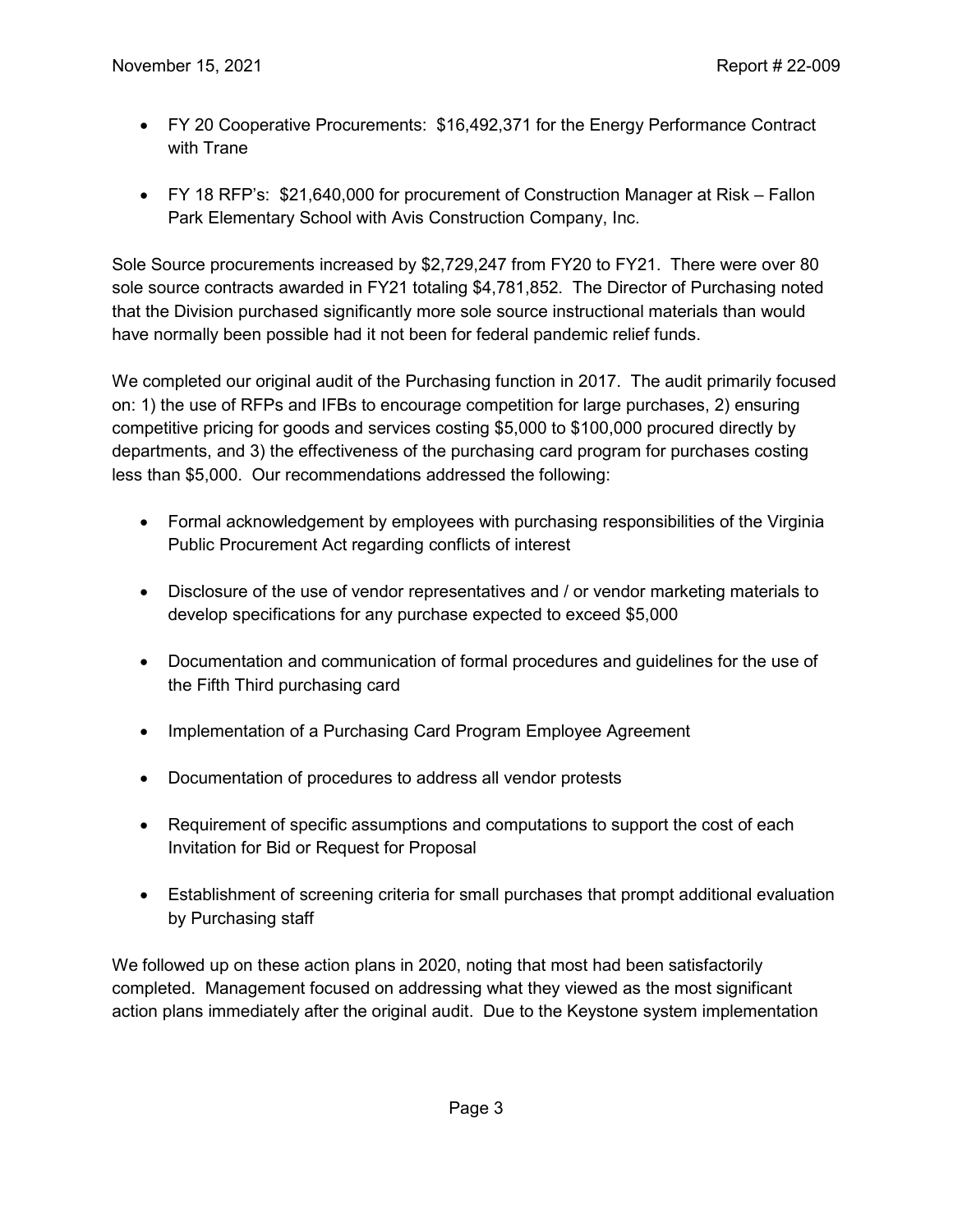and other job responsibilities taking precedence, the Purchasing Department had not fully implemented the following procedures as anticipated:

- Procedures for disclosing vendor assistance with specification preparation for purchases above the small purchasing threshold of \$10,000
- Procedure requiring departments to specify their assumptions and certain cost computations when publishing an "Invitation for Bid" (IFB) or "Request for Proposal" (RFP)
- Procedure to outline the Purchasing Department's approach to monitoring Requests for Quotes (RFQ) received from departments

#### **END OF BACKGROUND**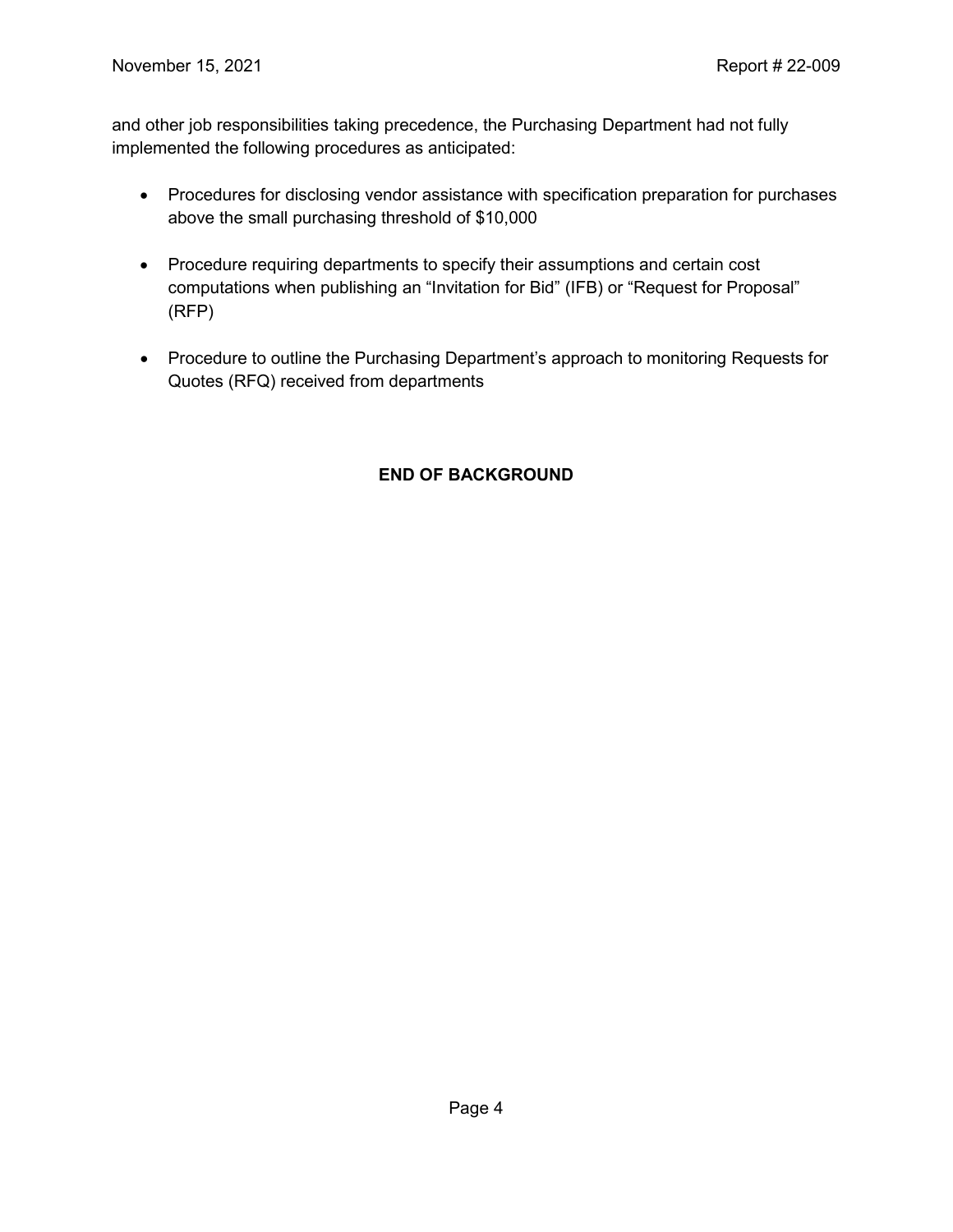#### **OBJECTIVE 1: Vendor Assistance Disclosure**

In the prior follow-up audit, the Purchasing Department had not implemented procedures for disclosing vendor assistance with specifications for goods and services expected to exceed \$5,000. This increased the risk of inadvertently violating one or more of the provisions of the conflict of interest act.

The Purchasing Department planned to finalize the disclosure procedures for purchases expected to exceed \$5,000, to include a disclosure form requiring employees to affirm if vendor assistance was received in developing specifications. Once finalized, the procedures would be posted on the RCPS intranet for access and download by employees.

#### **Action Completed / Issues Resolved – Yes**

#### **Follow Up – November 2021:**

Since the prior follow-up audit, RCPS raised the threshold for purchases designated as "small" from \$5,000 to \$10,000. We reviewed Purchasing's new procedure, "*Disclosure of Vendor Assistance in Specification Preparation – Purchases over \$10,000"* and confirmed the procedure has been posted to the RCPS intranet where all employees can access it. The procedure includes a well-designed disclosure form that employees must complete and send to the Purchasing Department documenting any assistance received from vendors or vendor marketing materials (see **Exhibit 1**). The disclosure form requires the employee's printed name, signature and date. As designed, we believe the procedures and form effectively address the risks identified in the original audit.

#### **END OF OBJECTIVE 1**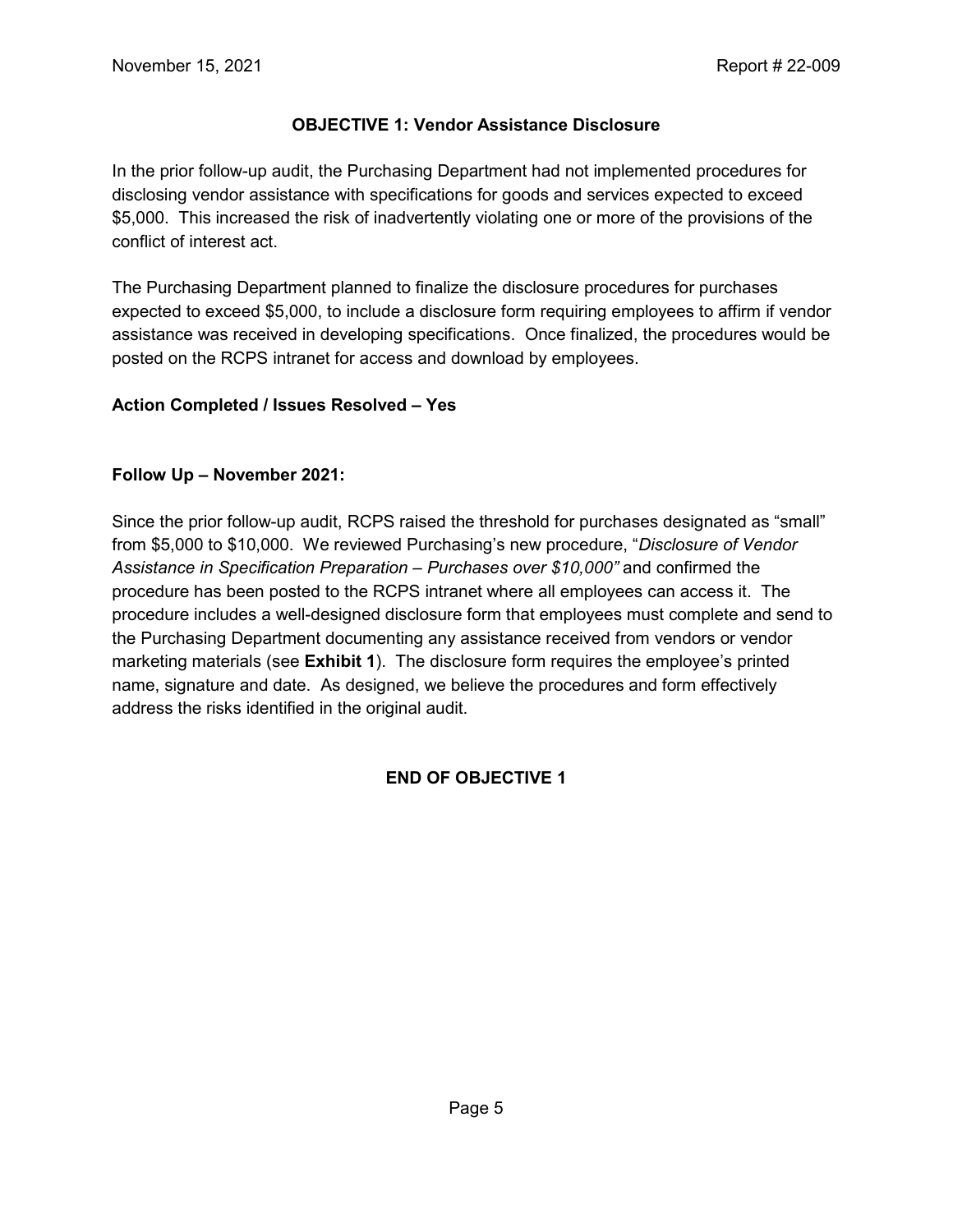#### **OBJECTIVE 2: Project Costs Procedures**

In our prior follow-up audit, the Purchasing Department had not yet created written procedures requiring departments to develop cost projections when publishing an "Invitation for Bid" (IFB) or "Request for Proposal" (RFP). Absent cost projections, management may not have an adequate basis for evaluating the reasonableness of bids and proposals, particularly when only one (1) vendor responds.

The Purchasing Department planned to develop procedures requiring departments to specify their assumptions and certain cost computations for requested IFBs and RFPs. Purchasing planned to include these costs projections in the IFB and RFP files. Once finalized, Purchasing planned to send the procedures to all employees typically involved in developing IFBs and RFPs, and planned to post the procedures on the RCPS intranet accessible to all Division employees.

#### **Action Completed / Issues Resolved – Yes**

#### **Follow Up – November 2021:**

Purchasing developed the procedures as planned, effective July 2020. The *Project Cost Procedures* require cost estimates as part of an IFB / RFP request and provides examples of how estimated costs can be determined. We confirmed that the procedure has been posted to the RCPS intranet and is accessible to all Division employees. As designed, we believe the procedure effectively addresses the risks identified in the original audit.

#### **END OF OBJECTIVE 2**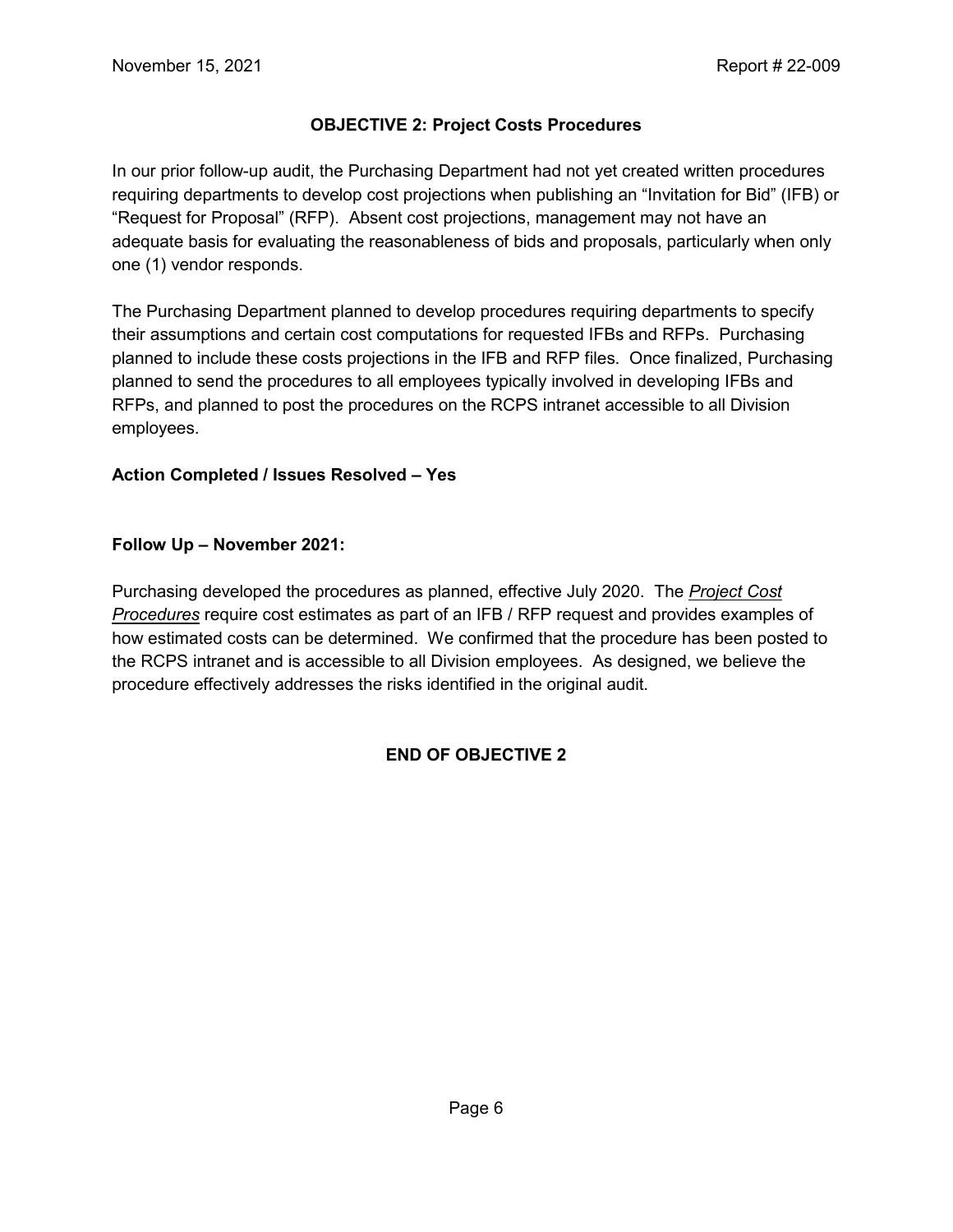#### **OBJECTIVE 3: RFQ Monitoring**

The Purchasing Department had not been documenting its efforts to spot check vendor quotes reported by Departments procuring goods and services expected to cost between \$5,000 and \$100,000. Without documentation, we were unable to verify the process was in place and effectively functioning during the last follow up audit. Documentation is also necessary for the Director of Purchasing to be able to review his staff's findings and ask follow-up questions.

The Purchasing Department planned to develop a written procedure to outline their approach to monitoring the small purchases RFQ monitoring process. The procedure was expected to outline the documentation to be reviewed and when to contact vendors to confirm their quote information or to ask why a quote was not submitted. Purchasing planned to create a log and file to document the requisitions reviewed and to document the actions taken as a result of such reviews. Once finalized, Purchasing planned to share the new procedure with employees typically involved in developing Requests for Quote, and to post it on the RCPS intranet making it accessible to all Division employees.

#### **Action Completed / Issues Resolved – Yes**

#### **Follow Up – November 2021:**

Purchasing implemented the *RFQ Monitoring Process* effective July 2020 and it is accessible to employees through the Division's intranet. The procedure states that purchasing staff will contact vendors who submit "no bid" responses and those that do not respond to a quote request. It also indicates that Purchasing will review RFQs for patterns of unresponsive vendors, and for vendors who are consistently the low bid. We noted that the procedure does not specify criteria for selecting RFQs for validation. The procedure does state that Purchasing will maintain a log and files to document its reviews of RFQs and the associated results. As designed, we believe the procedure effectively addresses the risks identified in the original audit.

#### **END OF OBJECTIVE 3**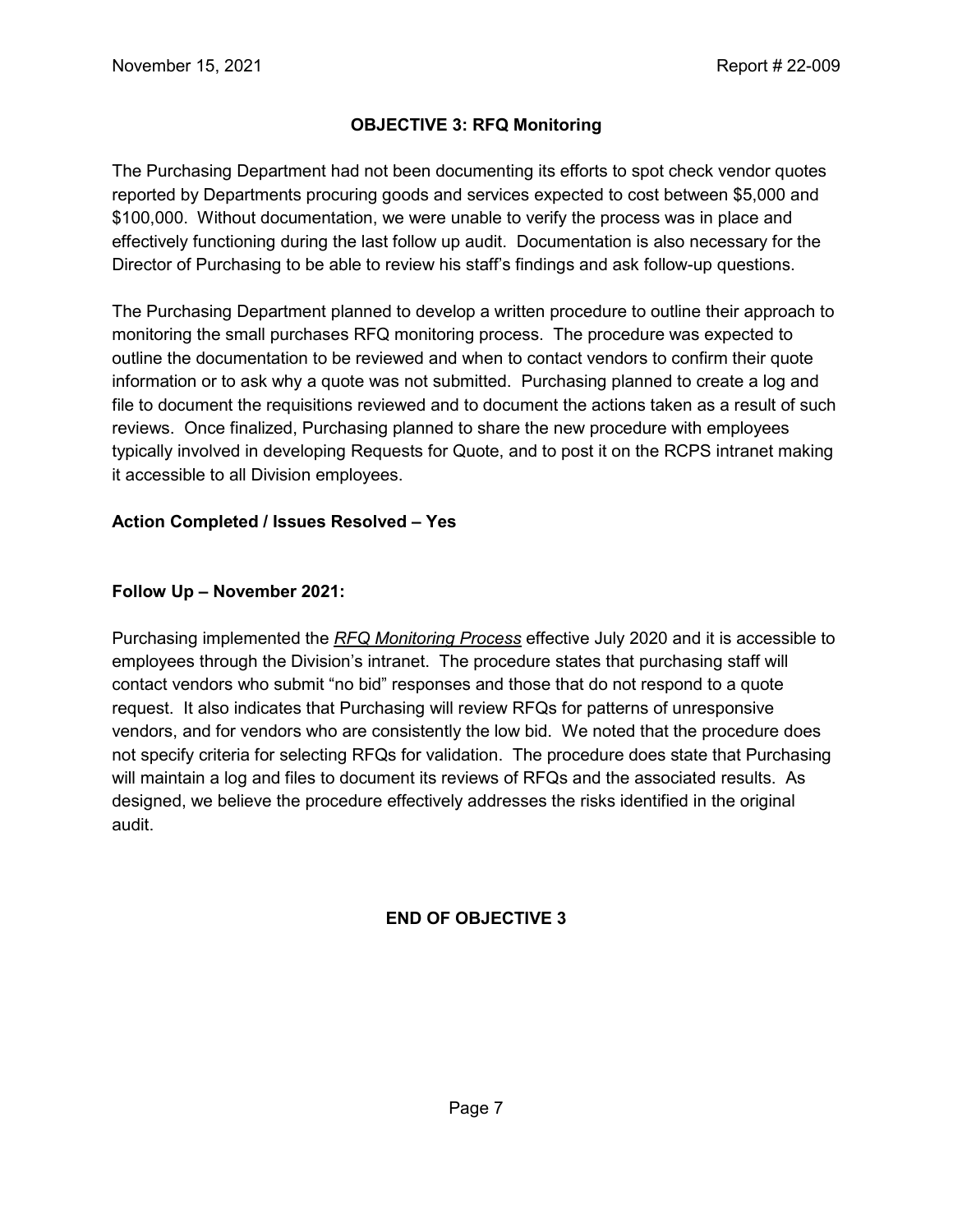# **SUMMARY OF MANAGEMENT ACTION PLANS**

NA – all action plans have been completed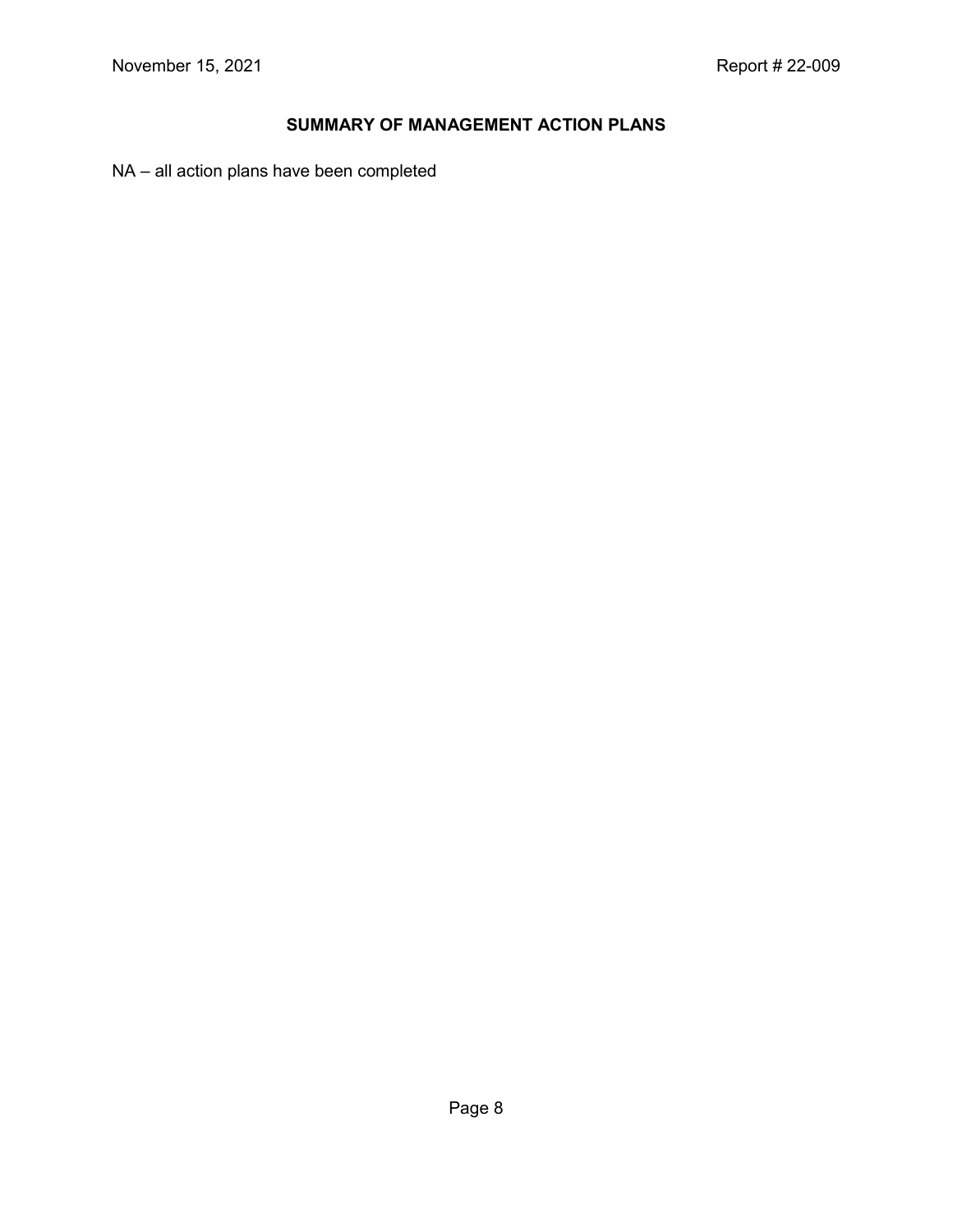# **MANAGEMENT COMMENTS**

None were provided.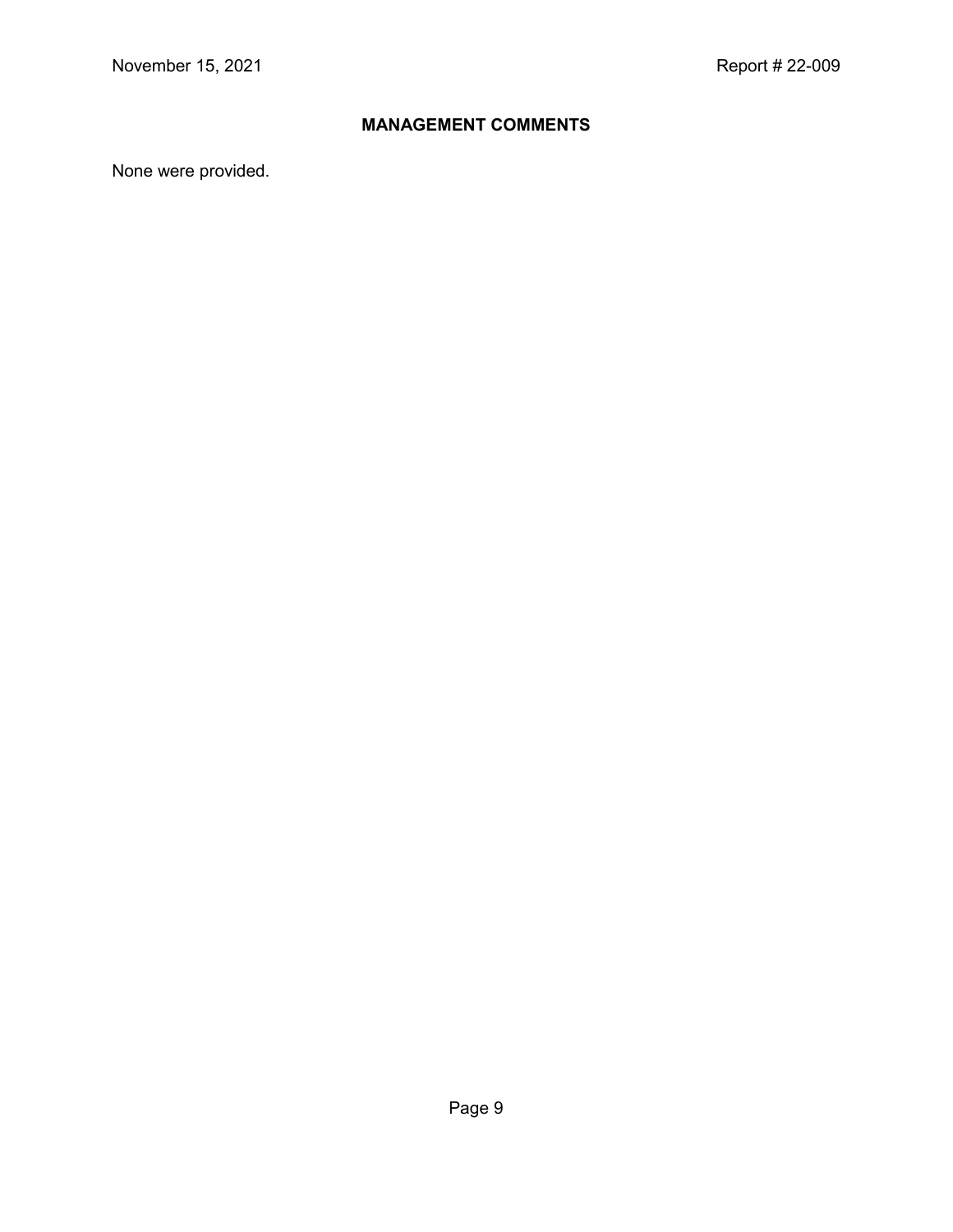#### **ACKNOWLEDGMENTS**

We would like to thank Eric Thornton, Director of Purchasing, for his cooperation and assistance throughout the follow-up audit.

In Spirack

Senior Auditor **Municipal Auditor** Municipal Auditor

 $D_{\mathbf{u}}$ 

Cari Spichek, CIA Drew Harmon, CPA, CIA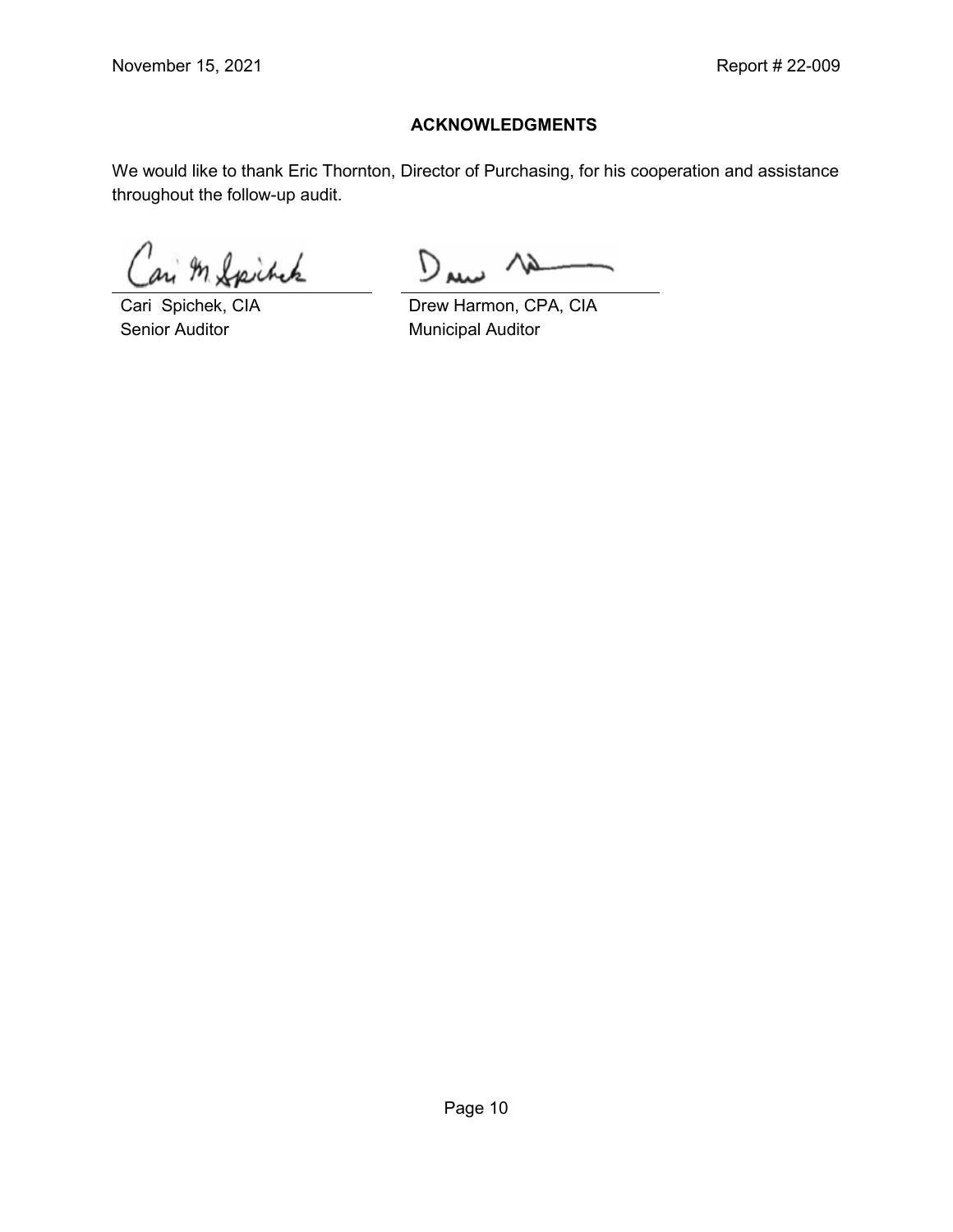#### Exhibit 1

# **Disclosure Form - Vendor Assistance in Specification Preparation**

IFB/RFP/RFQ/Requisition Number:

The following occurred when developing specifications (answer all questions):

- 1. Vendor developed or assisted in developing the specifications? Yes\_\_\_ No\_\_
- 2. Vendor marketing materials were used in developing the specifications? Yes\_\_ No\_\_
- 3. Vendor was paid to assist in developing specifications or to provide marketing materials? Yes\_\_\_ No\_\_\_
- 4. Describe the vendor assistance provided or vendor marketing materials used (write "N/A" if not applicable):

| Employee Name (Print): |  |
|------------------------|--|
|                        |  |

Employee Signature: \_\_\_\_\_\_\_\_\_\_\_\_\_\_\_\_\_\_\_\_\_\_\_\_\_\_\_\_\_\_\_\_\_\_\_

\_\_\_\_\_\_\_\_\_\_\_\_\_\_\_\_\_\_\_\_\_\_\_\_\_\_\_\_\_\_\_\_\_\_\_

\_\_\_\_\_\_\_\_\_\_\_\_\_\_\_\_\_\_\_\_\_\_\_\_\_\_\_\_\_\_\_\_\_\_\_

\_\_\_\_\_\_\_\_\_\_\_\_\_\_\_\_\_\_\_\_\_\_\_\_\_\_\_\_\_\_\_\_\_\_\_

\_\_\_\_\_\_\_\_\_\_\_\_\_\_\_\_\_\_\_\_\_\_\_\_\_\_\_\_\_\_\_\_\_\_\_

Date: \_\_\_\_\_\_\_\_\_\_\_\_\_\_\_\_\_\_\_\_\_\_\_\_\_\_\_\_\_\_\_\_\_\_\_